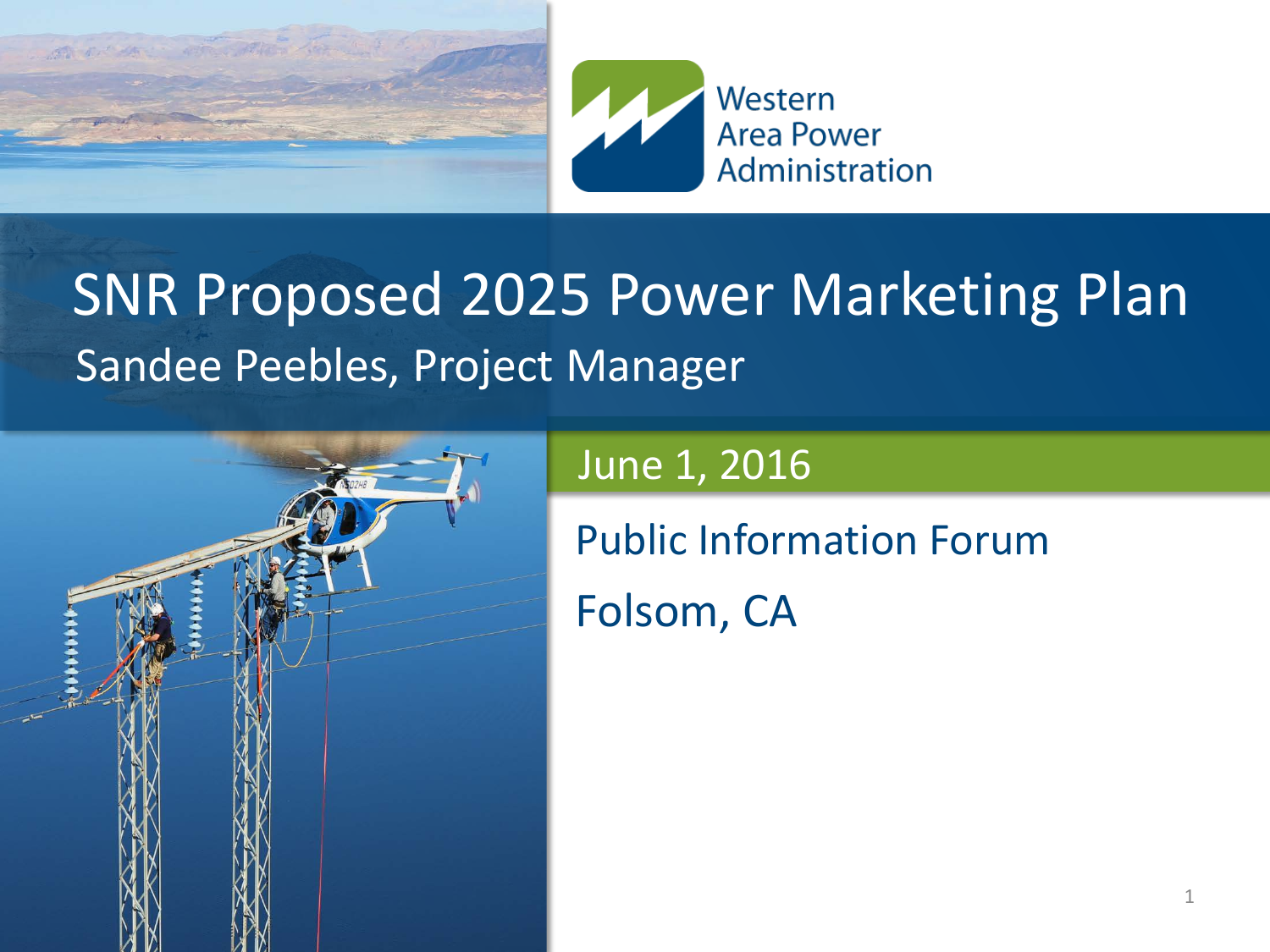#### Introduction

- Western Area Power Administration was established as part of the U.S. Department of Energy in 1977
- WAPA markets power in a manner that encourages the most widespread use at the lowest possible rates consistent with sound business principles

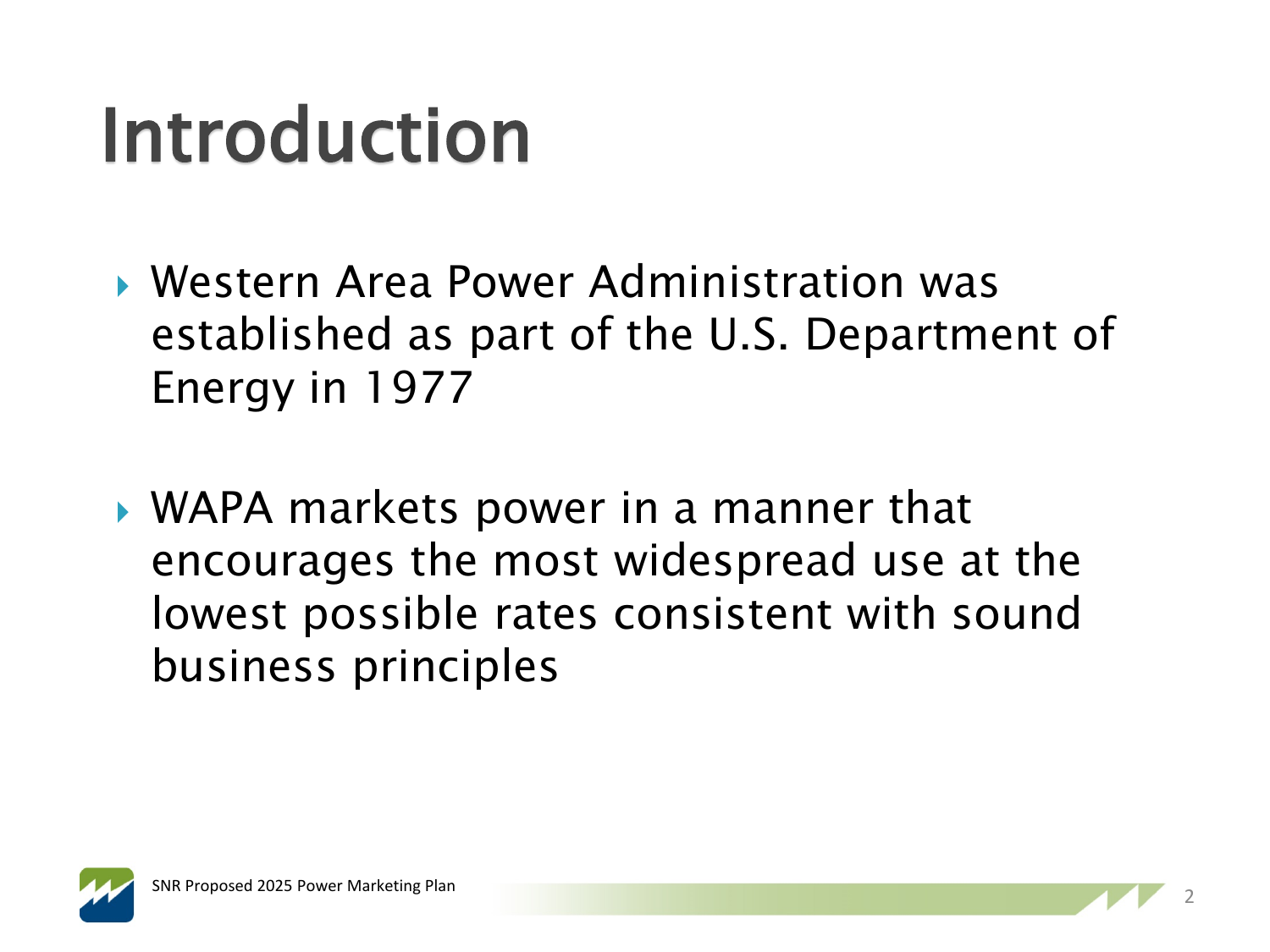#### Introduction

- The Sierra Nevada Region is one of WAPA's four regional offices
- ▶ SNR currently markets power from the Central Valley and Washoe Projects to 84 customers
- ▶ SNR owns, or has partial ownership in, 1,393 miles of transmission

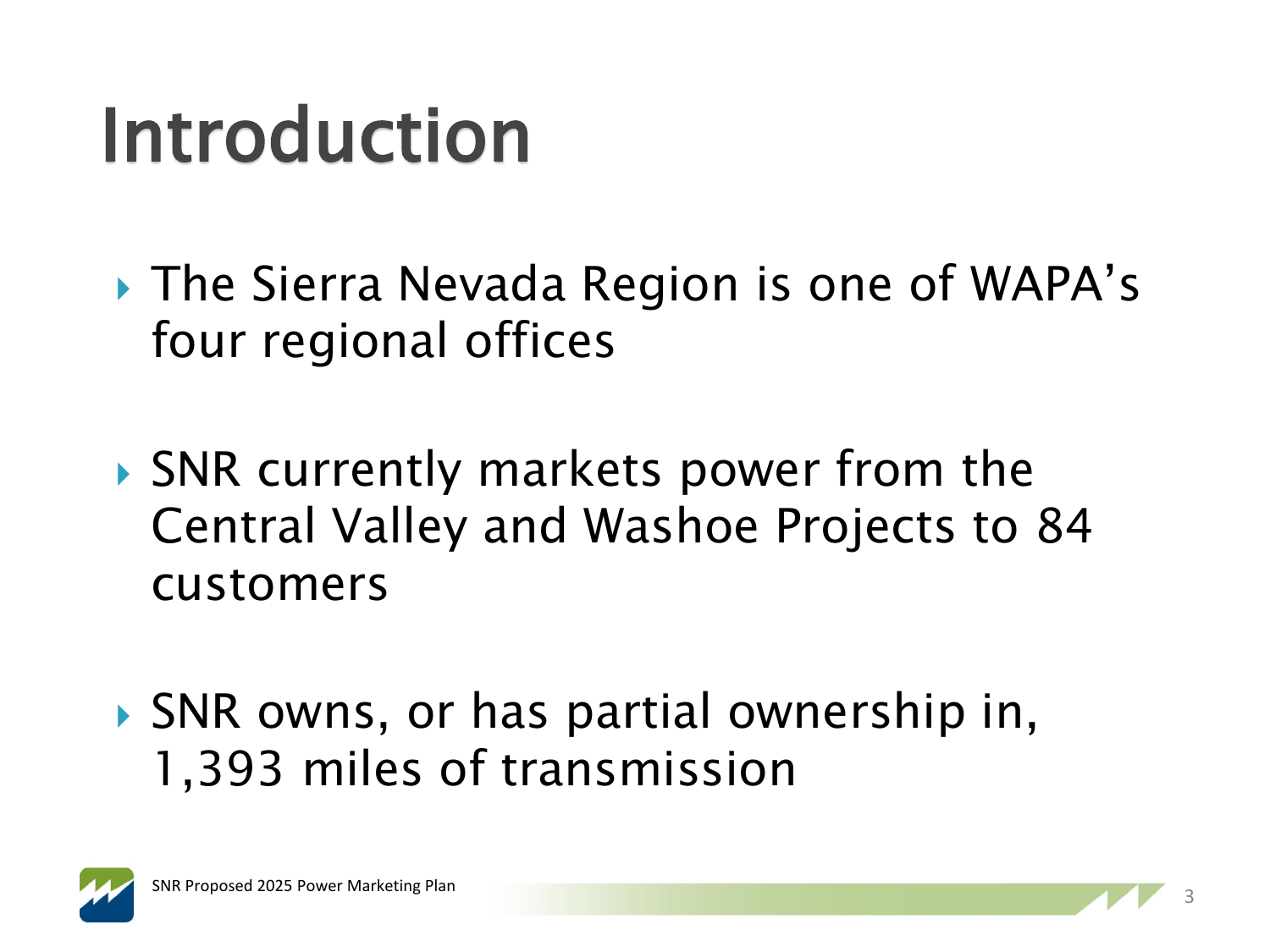# Central Valley Project

#### ▶ 11 powerplants

| Carr                | Folsom              | Lewiston* | Keswick  |
|---------------------|---------------------|-----------|----------|
| New Melones Nimbus* |                     | O'Neill   | San Luis |
| Shasta              | <b>Spring Creek</b> | Trinity   |          |

- ▶ Total maximum capacity is 2,044 MW
- Annual generation is about 4,600,000 MWh
- ▶ CVP transmission system contains more than 868 circuit miles of transmission lines and 22 substations

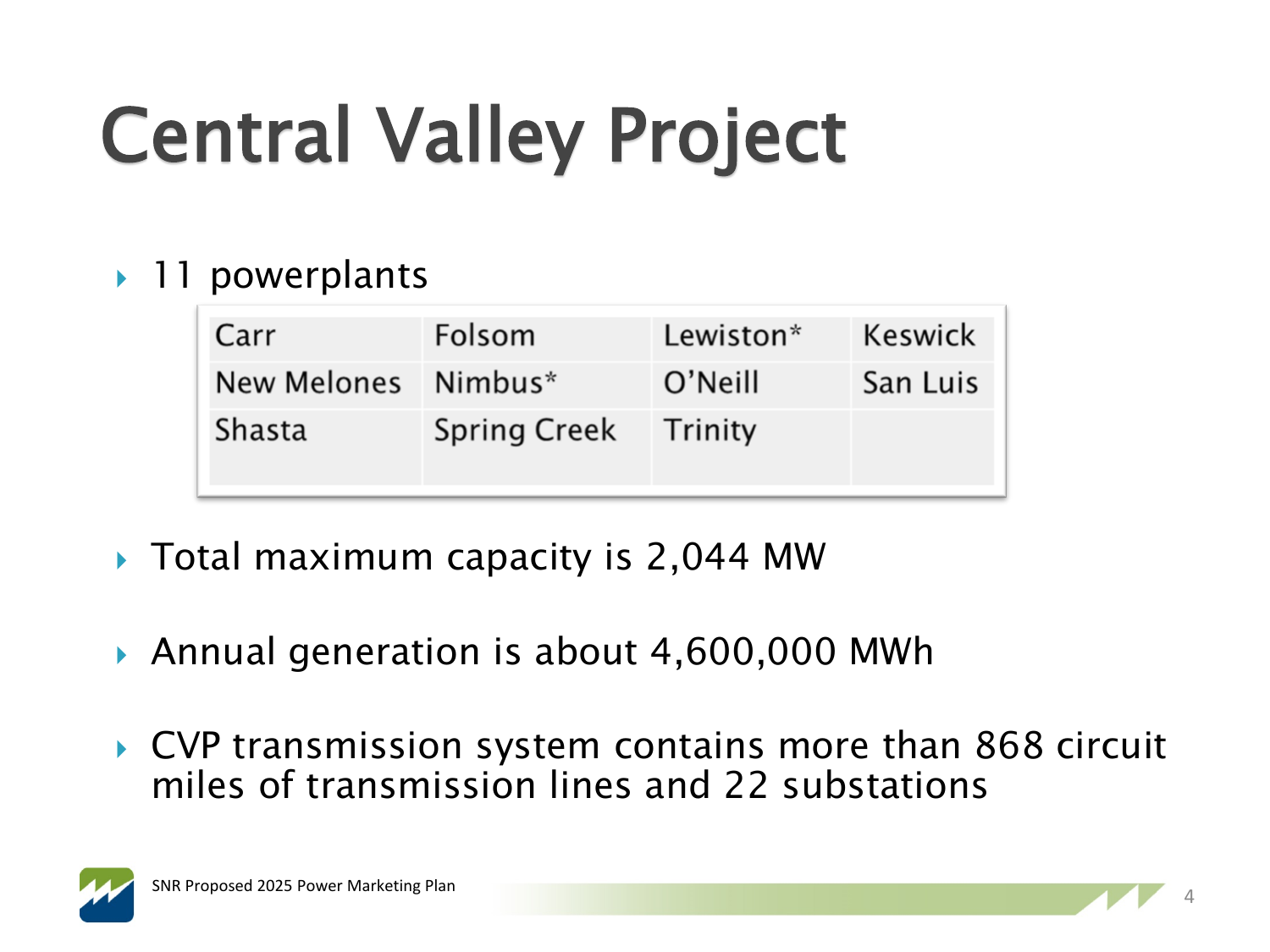# Washoe Project

- ▶ The Washoe Project consists of one powerplant located at the Stampede Reservoir
- Maximum operating capacity is 3.65 MW
- ▶ Estimated annual energy is 10,000 MWh
- ▶ The Washoe Project has no transmission

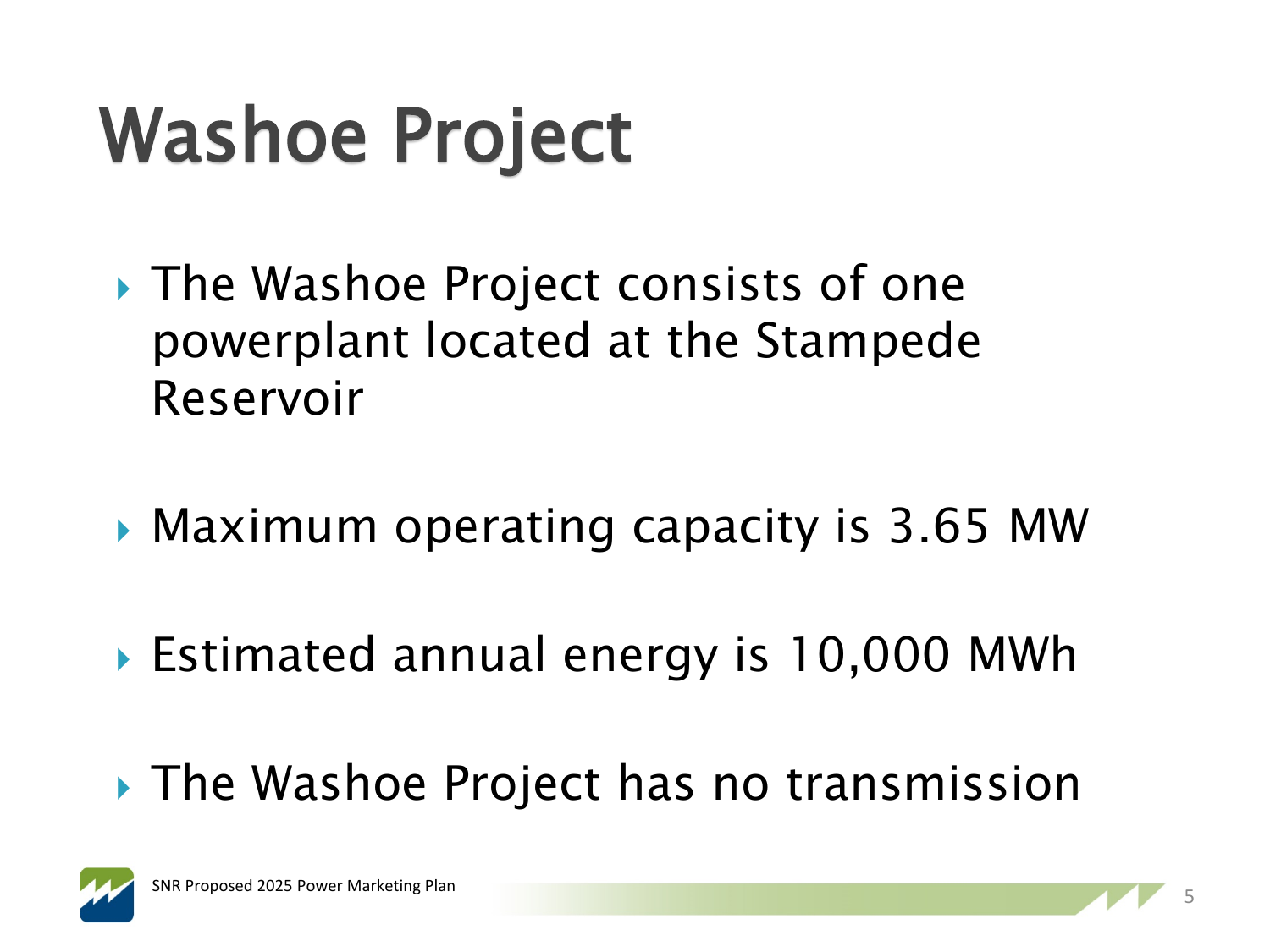# Proposed 2025 Power Marketing Plan

Marketable Power Resource



<sup>6</sup> SNR Proposed 2025 Power Marketing Plan

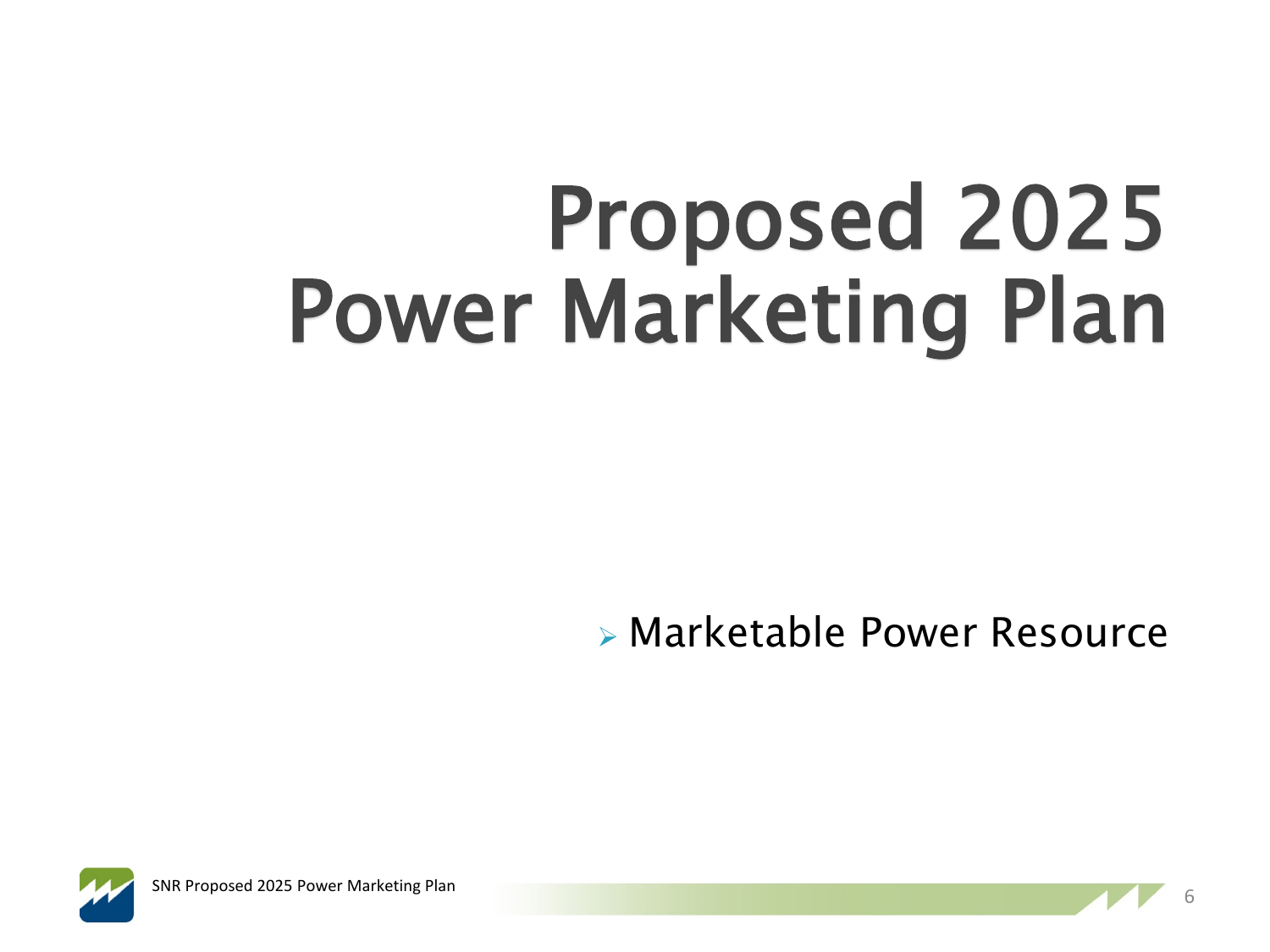# Use of CVP Generation

- ▶ Project Use load Includes Bureau of Reclamation water customers
- ▶ First Preference Customers
- Maintenance, reserves, system losses, certain ancillary services, and SNR's Sub-Balancing Authority Area needs
- Base Resource Preference Customers



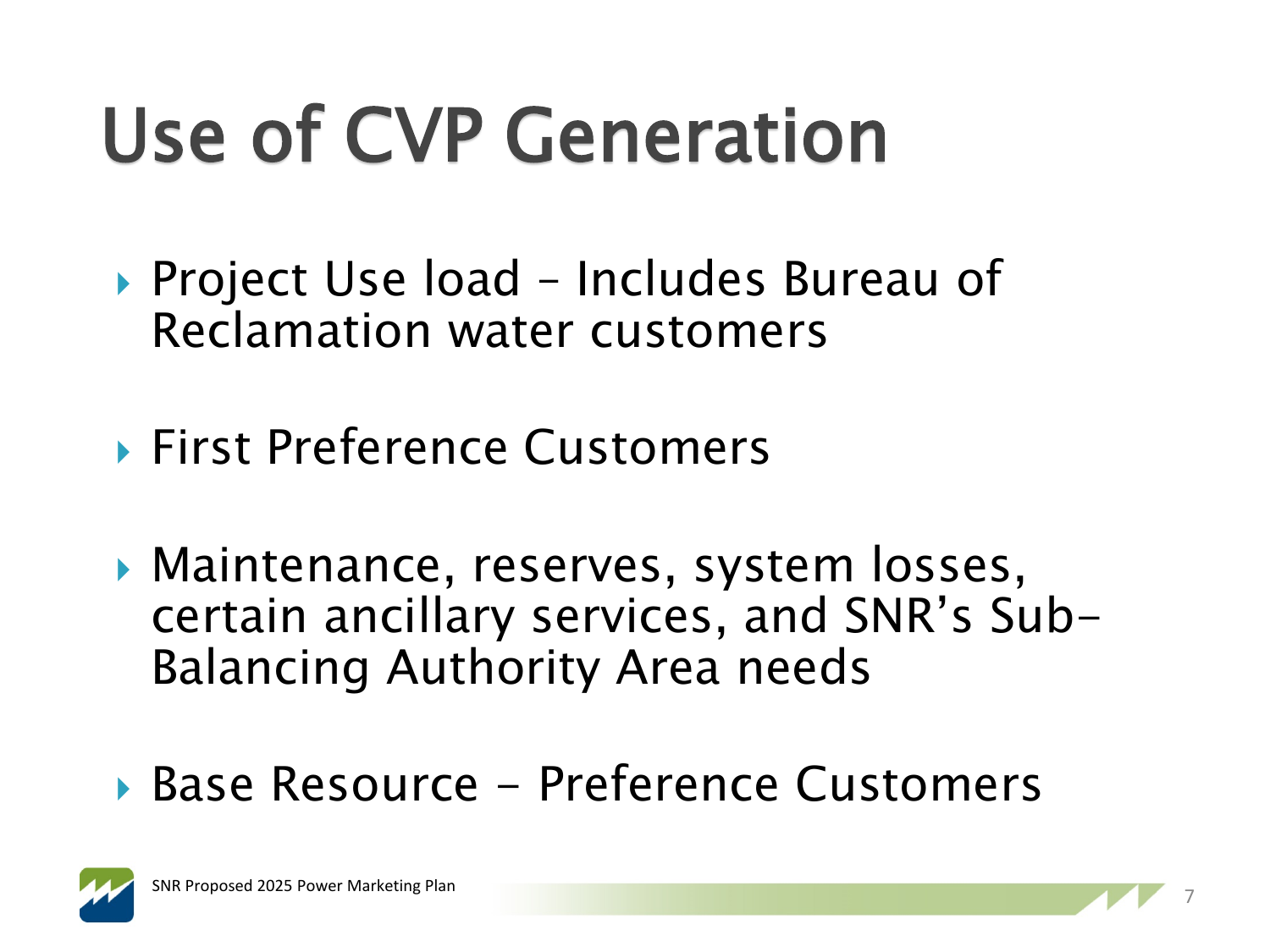#### Estimated CVP Power Resources and Adjustments

| Power Resources/Adjustment                                                                | Range/Value                    |  |
|-------------------------------------------------------------------------------------------|--------------------------------|--|
| Annual energy generation                                                                  | 2,400,000 - 8,600,000 MWh      |  |
| Monthly energy generation                                                                 | 100,000 - 1,100,000 MWh        |  |
| Monthly capacity                                                                          | $1,100 - 1,900$ MW             |  |
| Annual project use                                                                        | 670,000 - 1,670,000 MWh        |  |
| Monthly project use                                                                       | 10,000 - 180,000 MWh           |  |
| Monthly project use (on peak)                                                             | $30 - 230$ MW                  |  |
| Annual first preference                                                                   | 173,000 MWh                    |  |
| Monthly first preference                                                                  | 12,690 - 18,134 MWh            |  |
| Monthly maintenance                                                                       | $0 - 300$ MW                   |  |
| Reserves - hydro                                                                          | minimum 5% of monthly capacity |  |
| CVP transmission and transformation losses from the<br>generator bus to a 230-kV load bus | 1.6%                           |  |

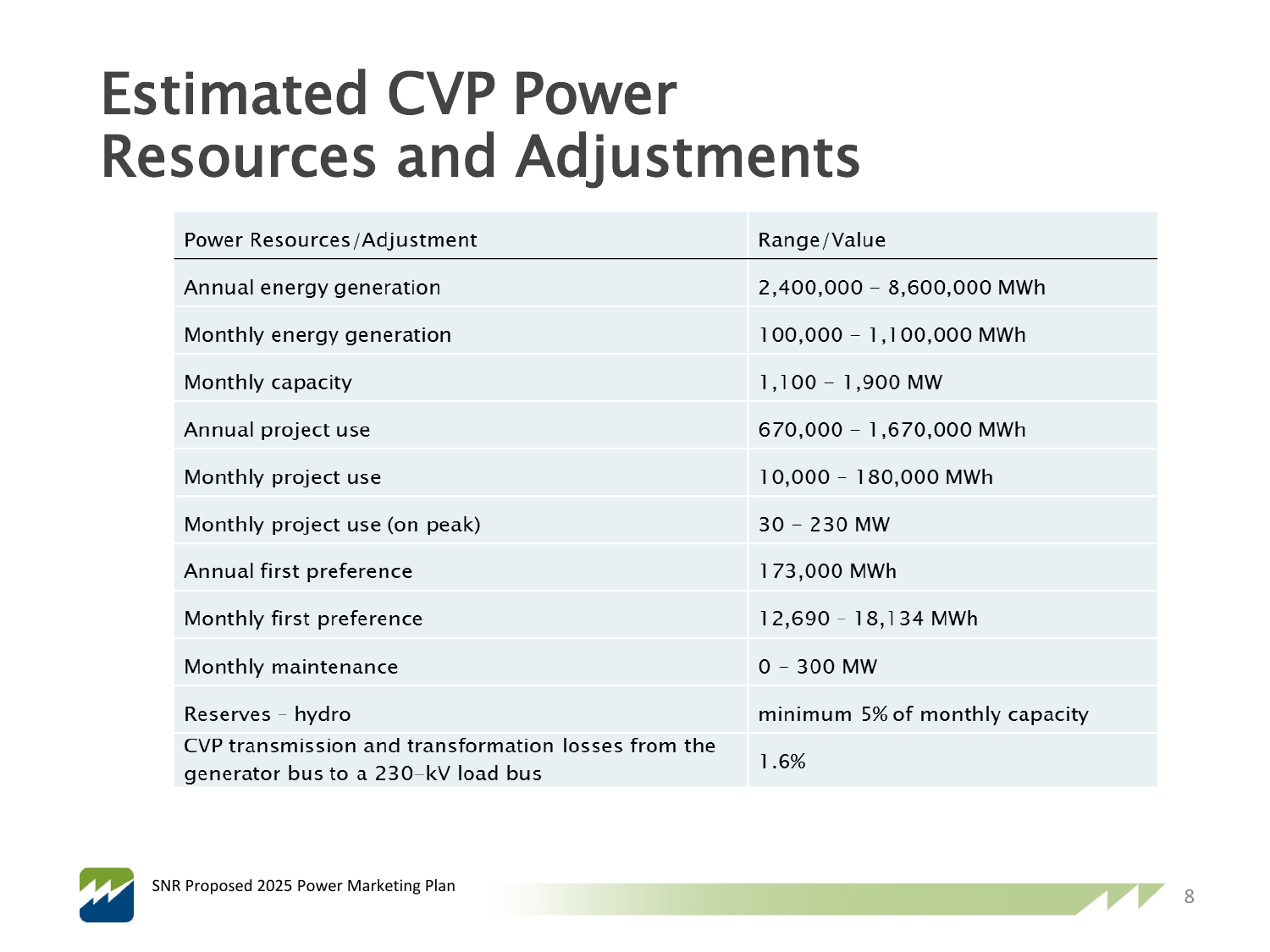#### Base Resource



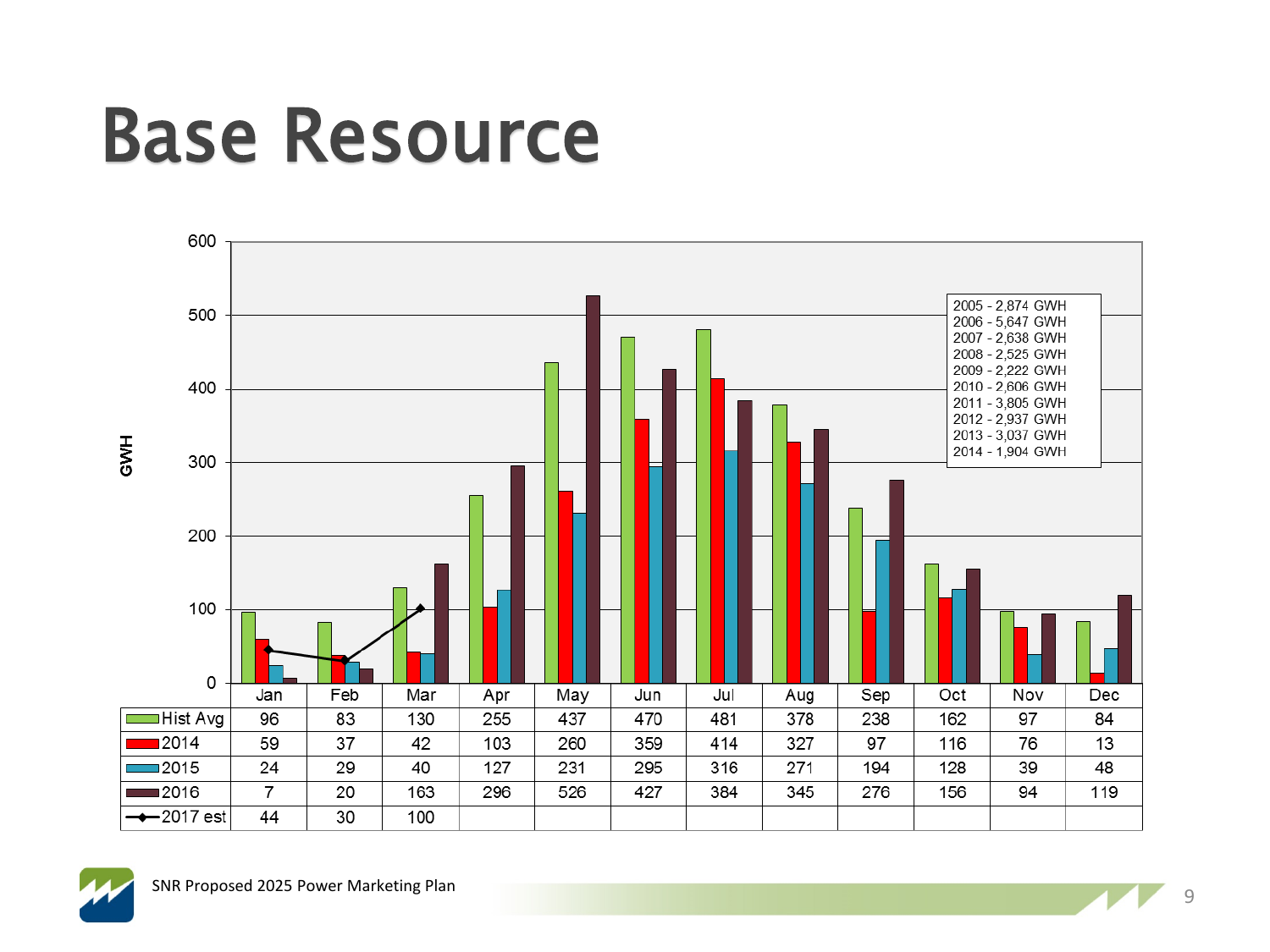# Proposed 2025 Power Marketing Plan

 $\triangleright$  Products and Services



**In SNR Proposed 2025 Power Marketing Plan Contract Contract Contract Contract Contract Contract Contract Contract Contract Contract Contract Contract Contract Contract Contract Contract Contract Contract Contract Contra** 

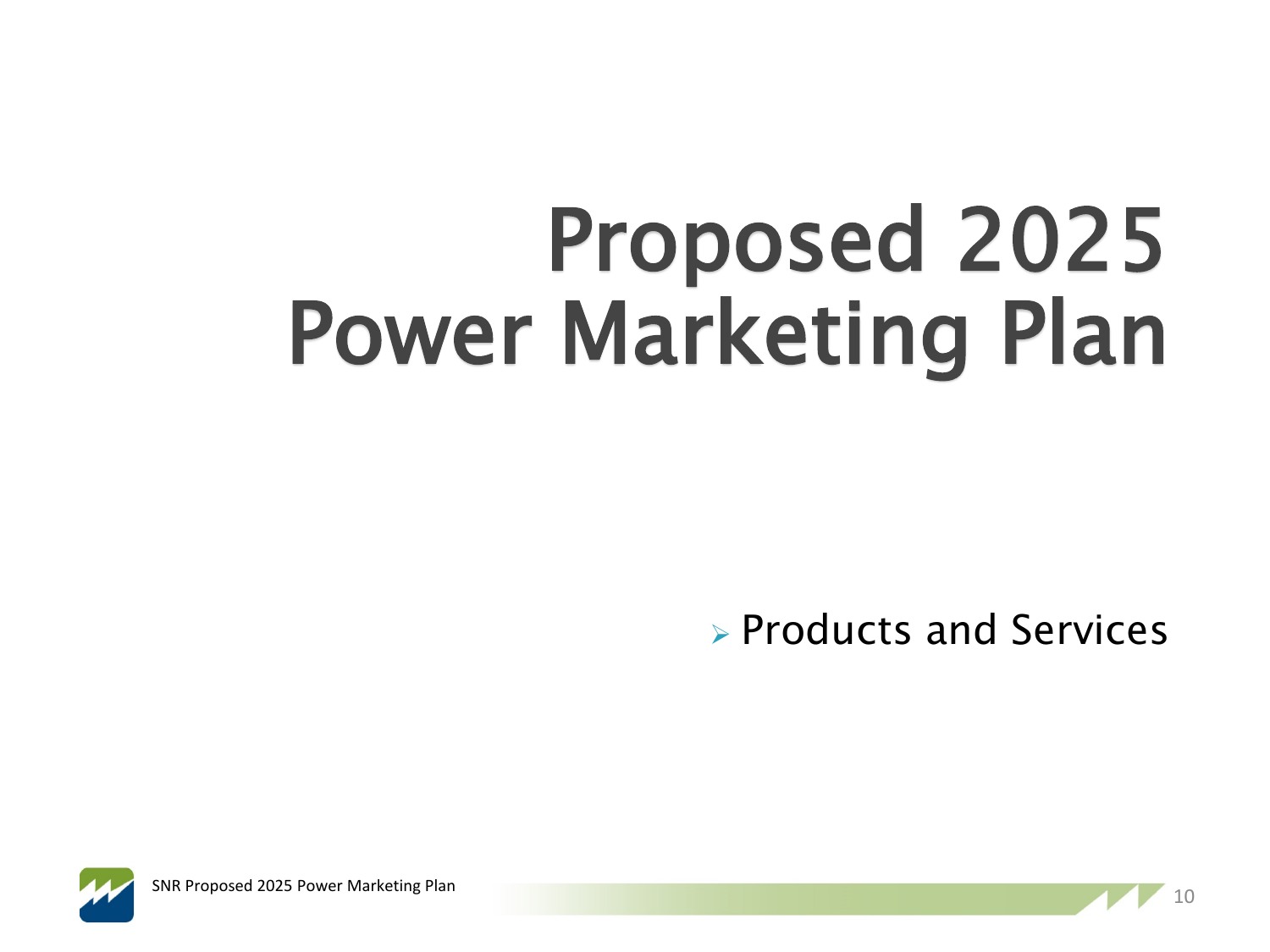#### Base Resource

- ▶ Percentage of the Available Generation
	- Capacity and energy will vary on a daily basis
	- The Stampede Powerplant will be integrated with the CVP; however, the power generated will be used to meet Project Use loads in that region
	- Includes the environmental attributes
- ▶ Portfolio Manager will shape the Base Resource within constraints
- All power will be provided on a scheduled basis
- Customers pay for their allocation regardless of whether they can use the allocation
	- Rates are developed through a separate process

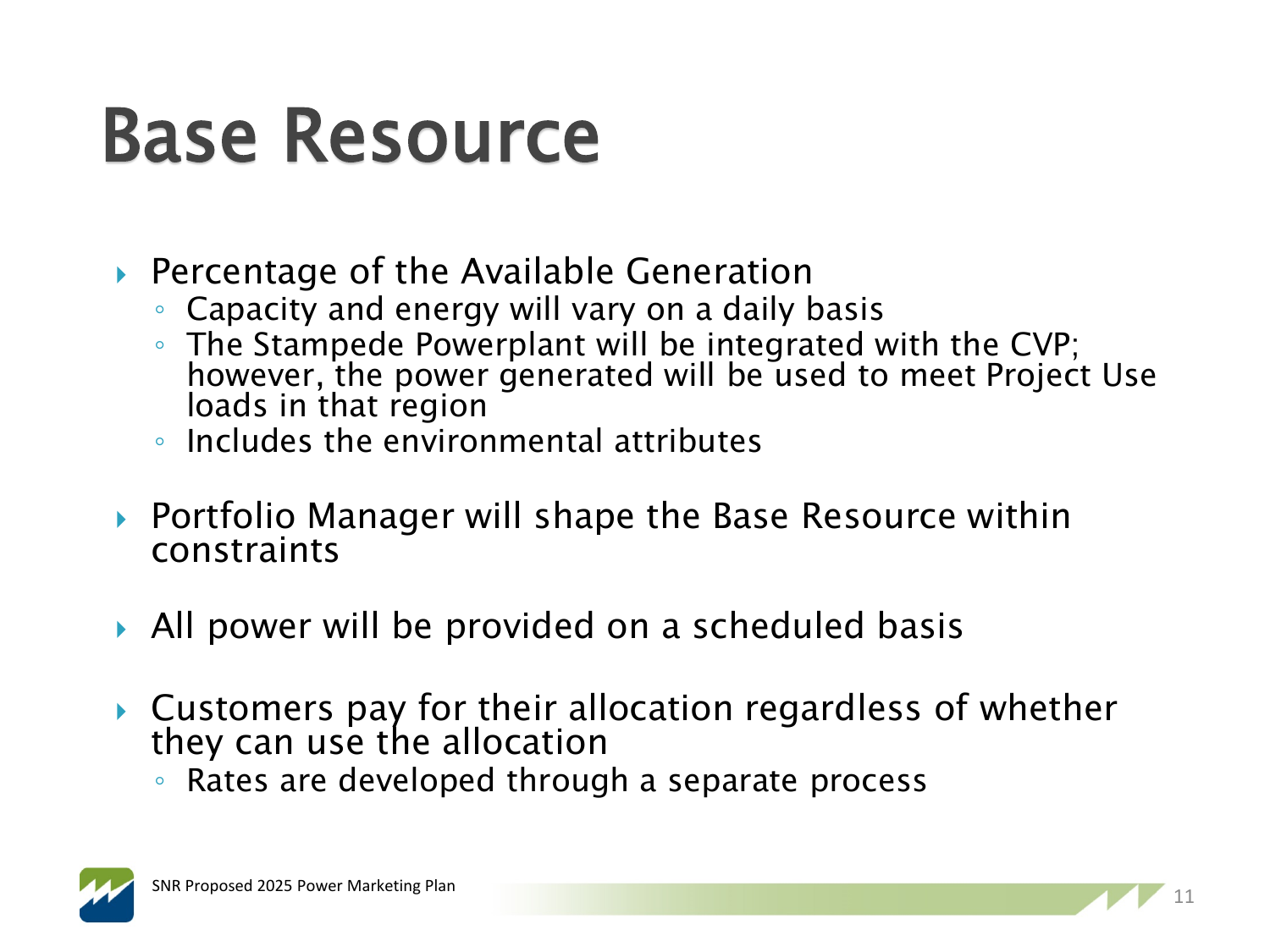#### Base Resource

- ▶ Federal power may not be resold
	- Federal power must be used to meet a customer's load or to serve the loads of its customers
- An exchange program will be developed
	- Regardless of participation, Base Resource in excess of a customer's load will be put into the exchange program

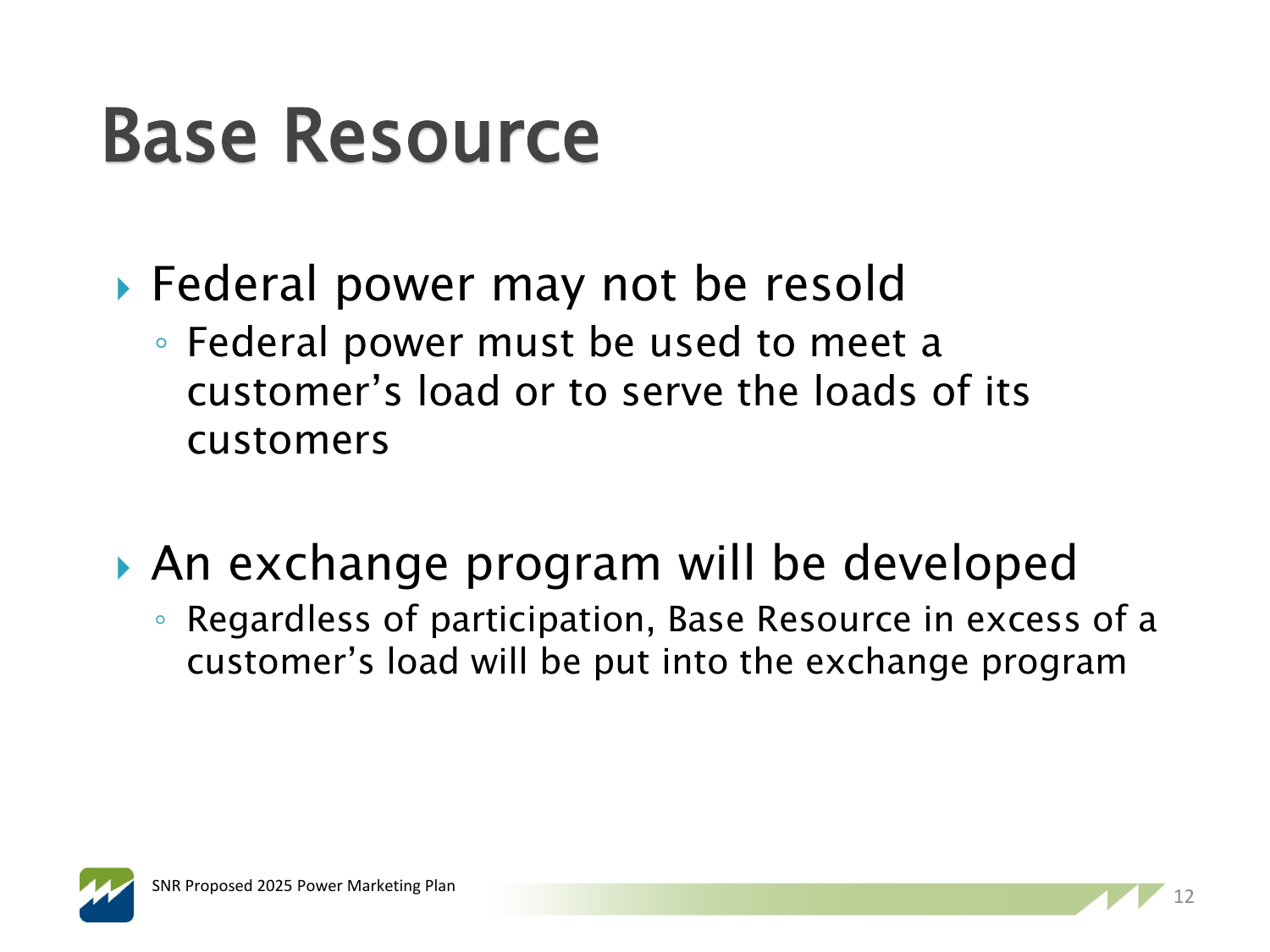# Custom Products

- ▶ Full Load Service
- Variable Resource Service
- ▶ Scheduling Coordinator
- ▶ Other to be developed in conjunction with specific customer(s)
- All costs associated with Custom Products are passed onto those customers contracting for them

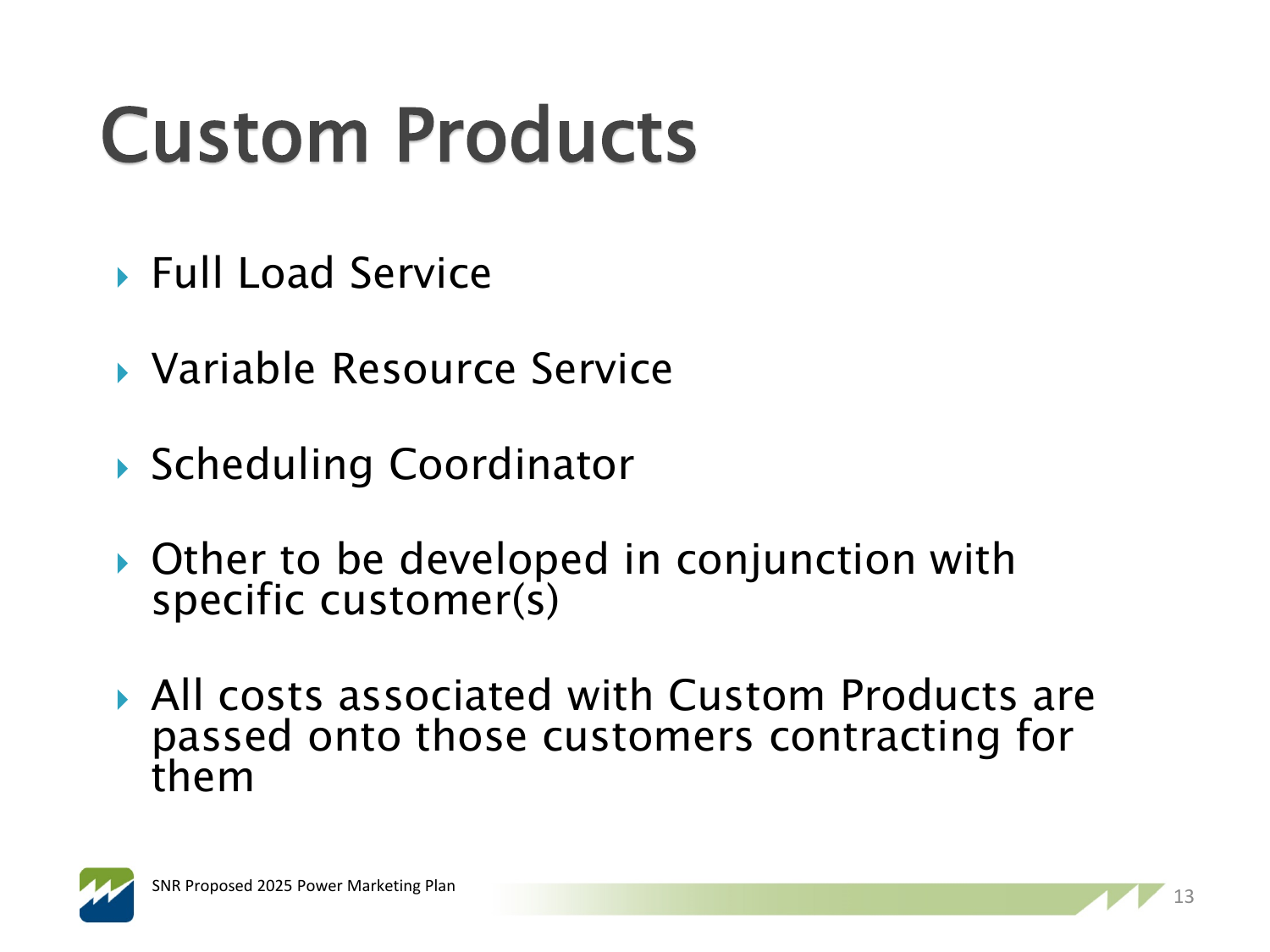# Full Load Service

- ▶ Created for those customers who want to "just" flip the switch"
	- All daily work is performed by WAPA
- ▶ Portfolio Management Service
	- Forecasting the hourly load and matching resources to that hourly load on a daily basis
- ▶ Supplemental Power
	- Power needed in addition to the Base Resource to meet the entire load at an SNR delivery point(s)
	- WAPA will aggregate FLS loads together to make one or more block purchases

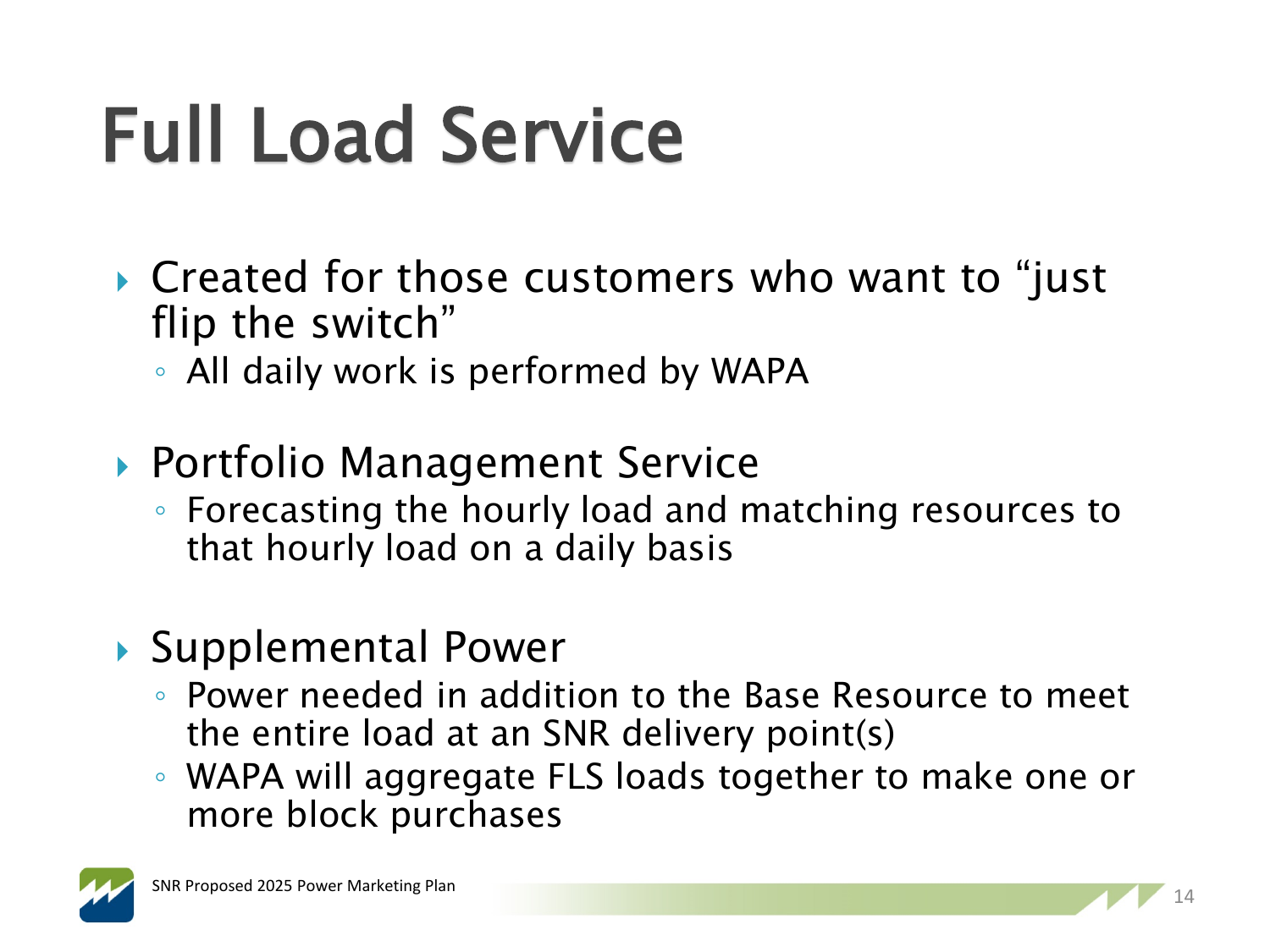# Variable Resource

- Customer manages its own power portfolio
	- Forecasts and acquires resources to meet its own load on an hourly basis for each day
- ▶ Supplemental Power
	- Customer-specific block purchase of power made by WAPA at a customer's request
	- Amount
	- Days
	- Hours

Example: 50 MW, Monday through Saturday, hours ending 0700 through 2200

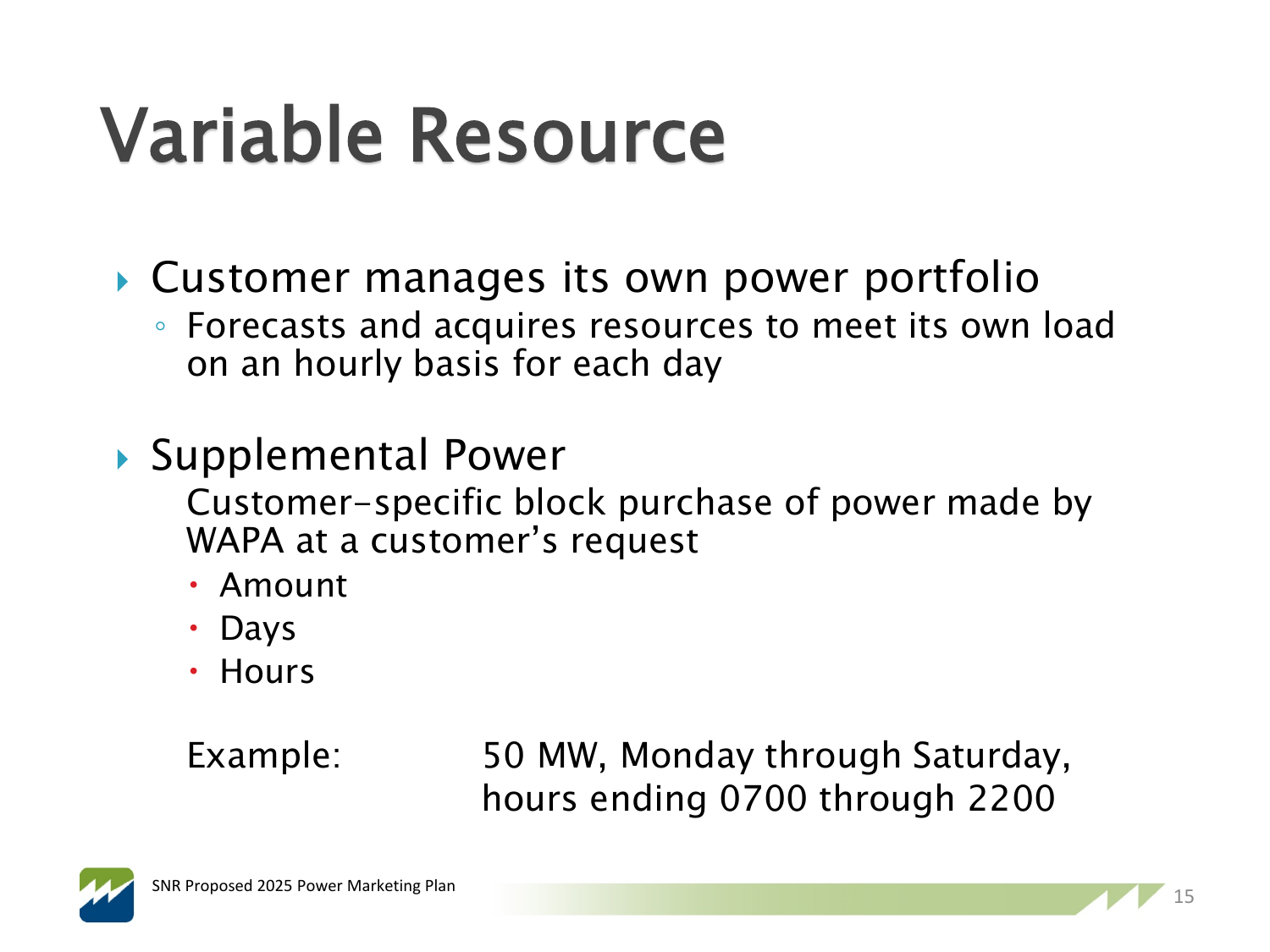# Scheduling Coordinator

- ▶ Customers in the California Independent System Operator Balancing Authority Area must have a certified scheduling coordinator
- WAPA can act as the customer's scheduling coordinator and will be responsible for all obligations and duties of a scheduling coordinator on behalf of the customer pursuant to the CAISO Tariff
	- Using data provided by the customer's portfolio manager, WAPA will:
		- Submit day-ahead schedules to the CAISO
		- Make adjustments in the hour-ahead market
		- Validate and disseminate CAISO data and settlement information to the customer
		- Dispute CAISO charges when necessary

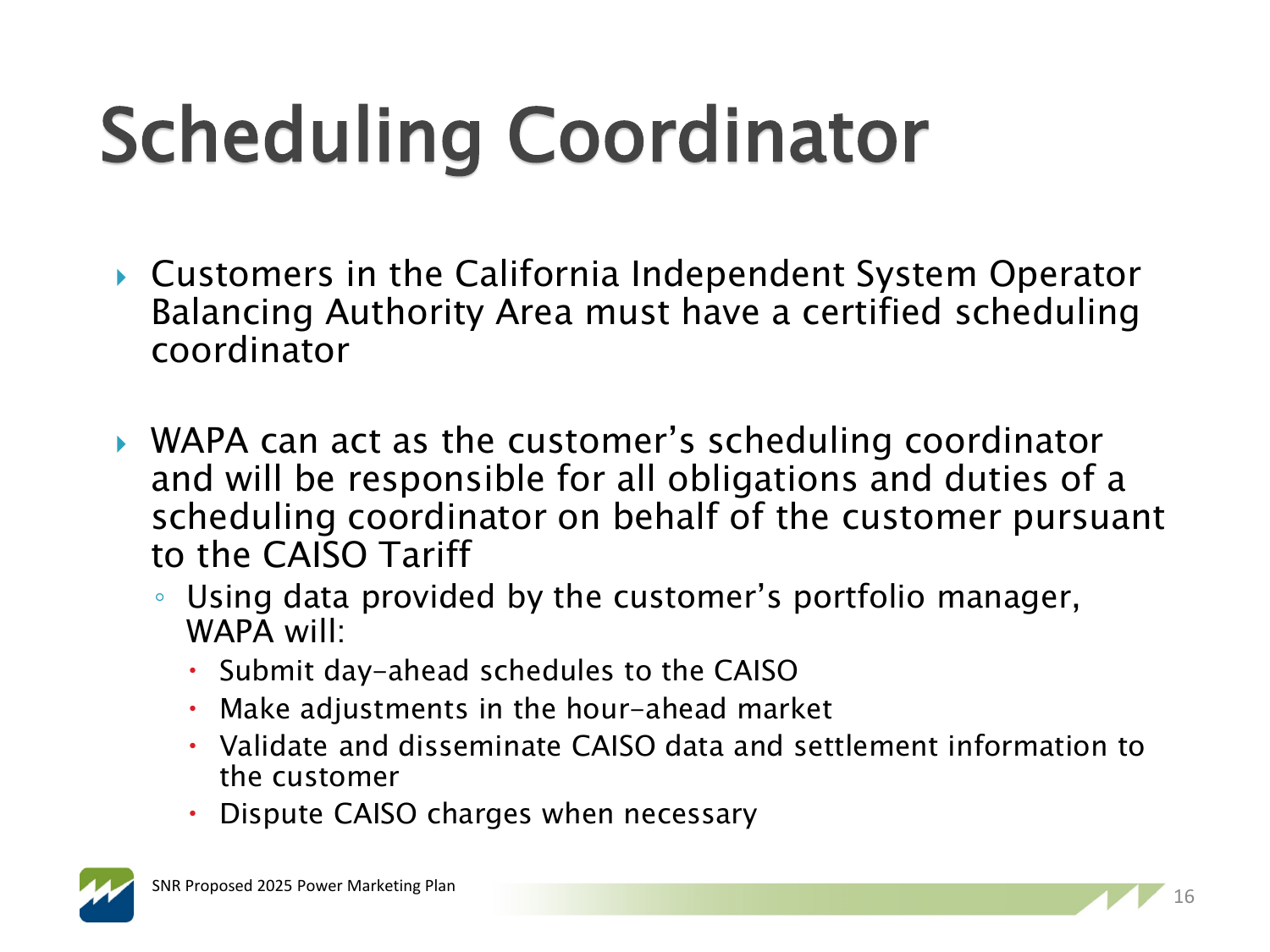## **Other**

Other products or services may be available upon mutual agreement between WAPA and the customer



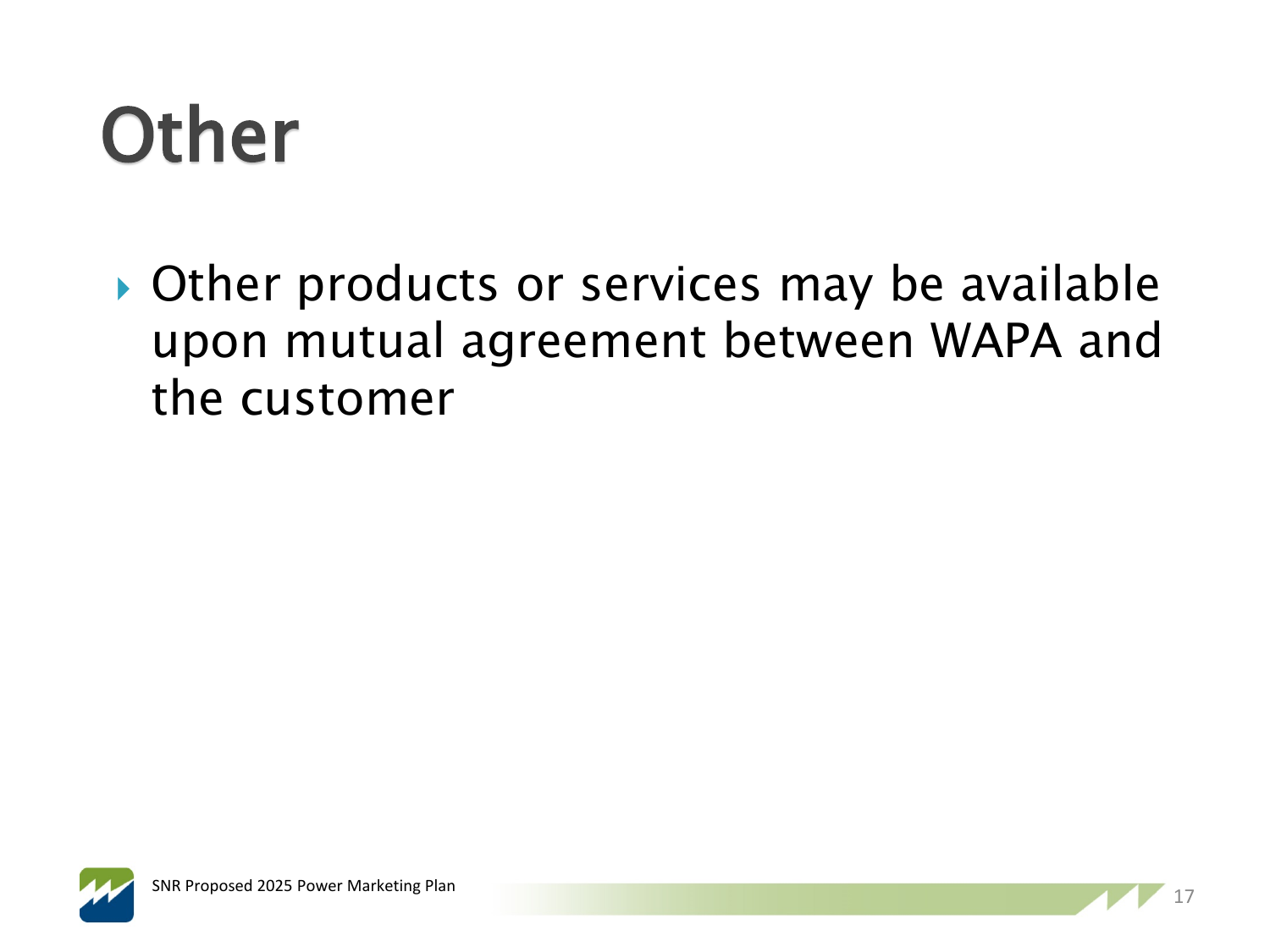# Custom Product Costs

▶ The costs associated with all Custom Products will be passed onto those customers contracting for those products/services

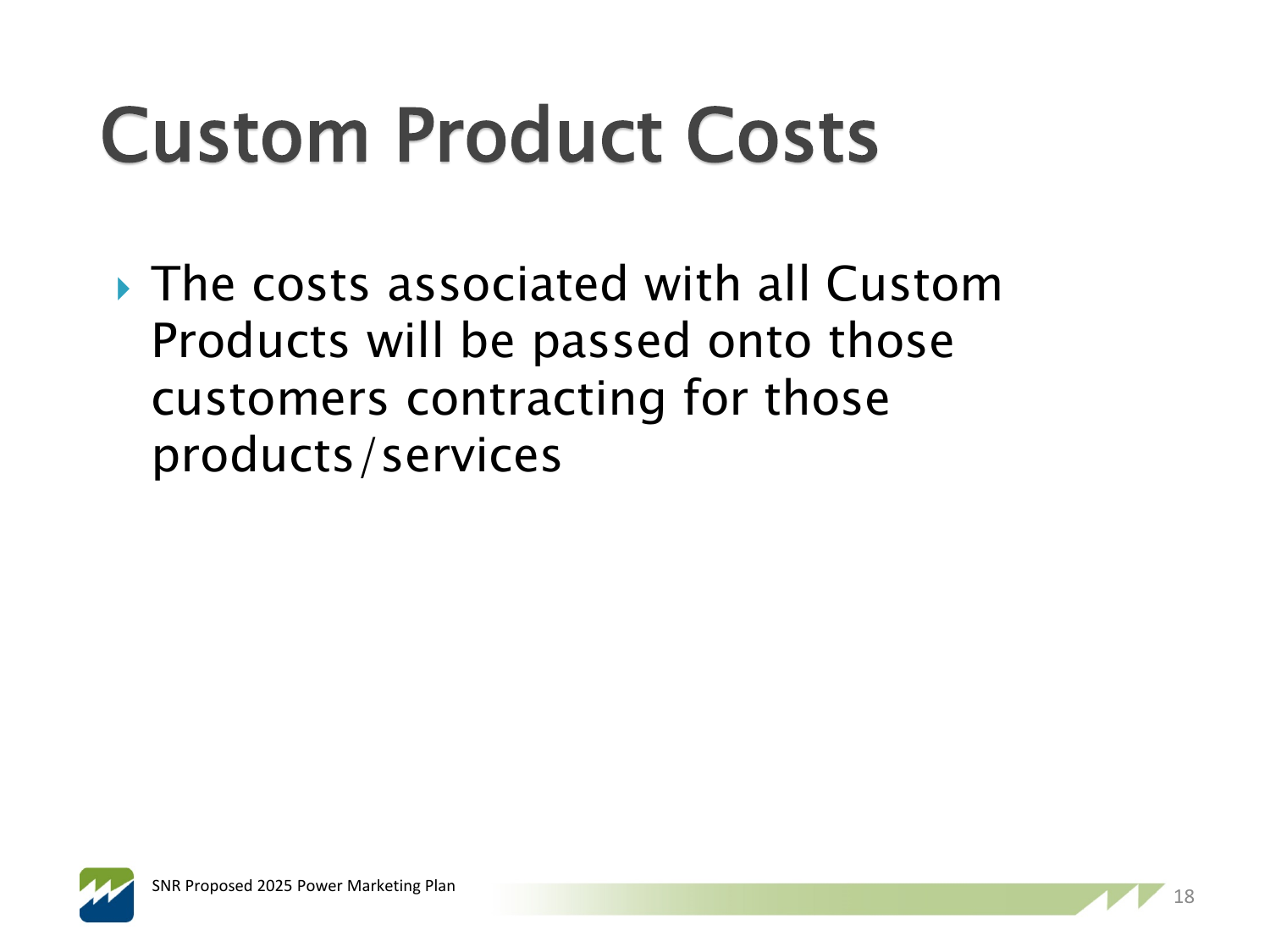# Proposed 2025 Power Marketing Plan

 Resource Extensions and Resource Pool Allocations



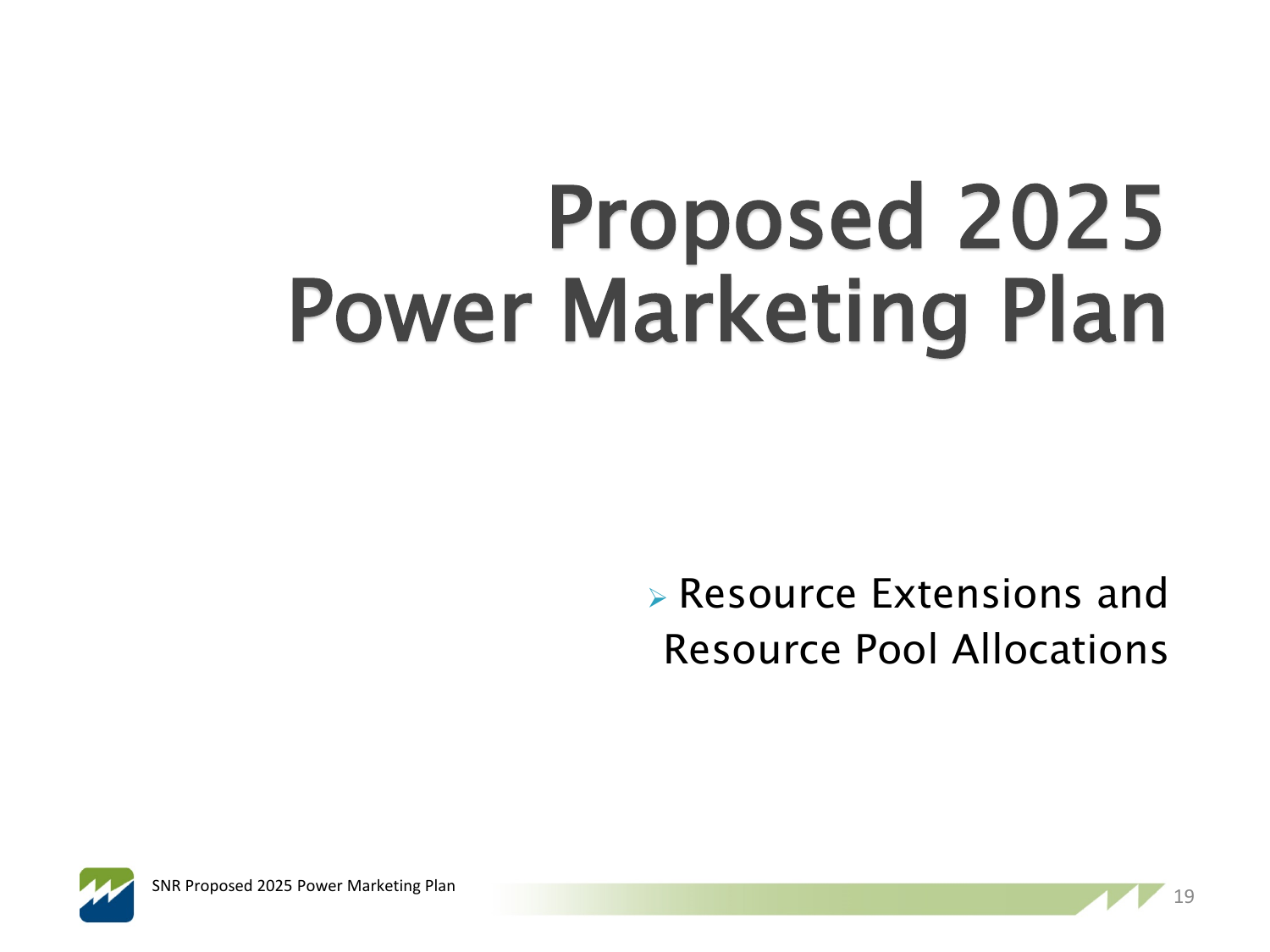#### Resource Extensions and Resource Pool Allocations

- ▶ Intent of the Power Marketing Initiative of the Energy Planning and Management Program
	- Major portion of the available resource to existing customers
		- Initially, 98% of the resource to existing customers
	- Resource pools to encourage widespread use of Federal power
		- Two resource pools

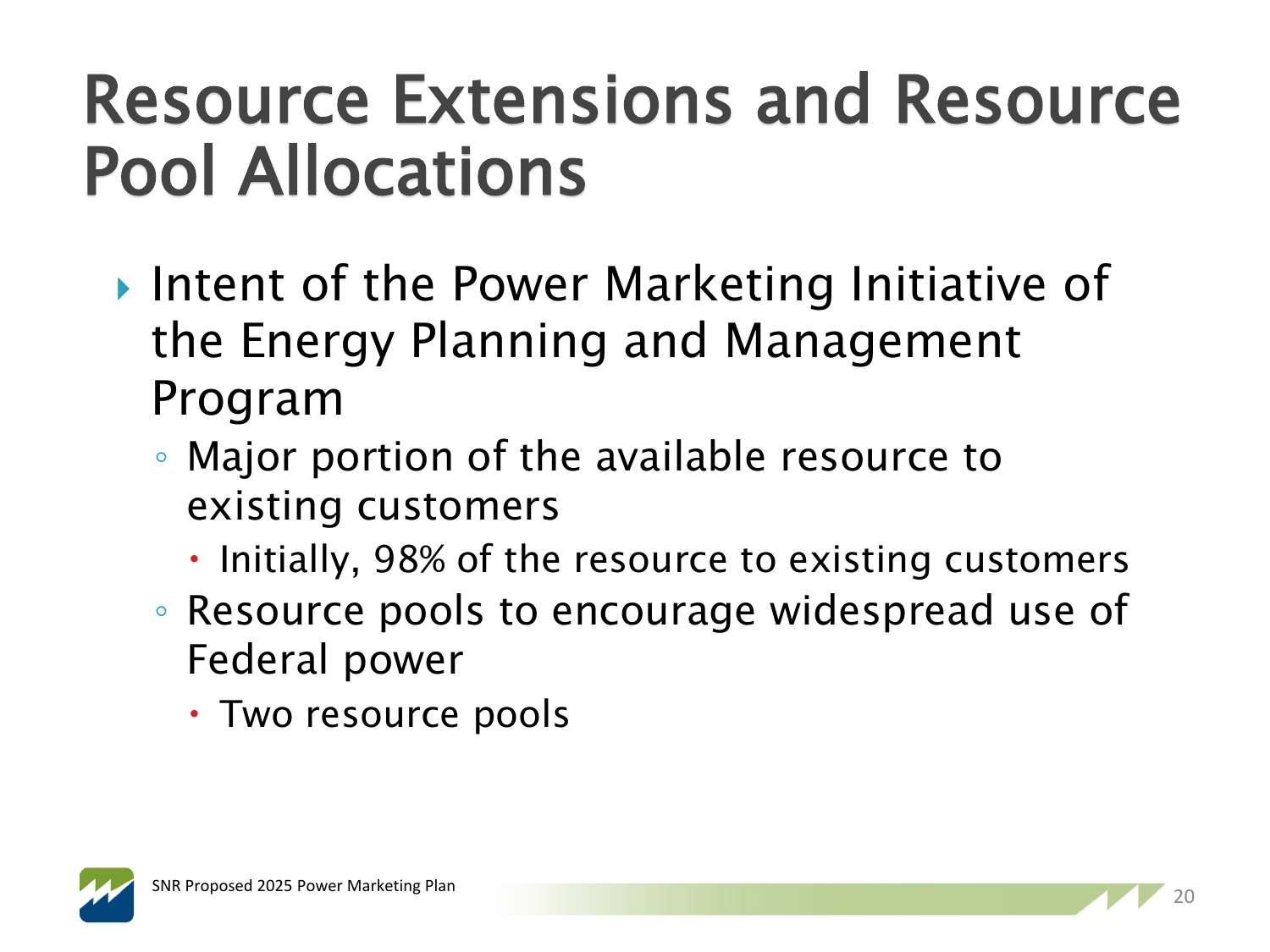#### Extensions to Existing Customers

- WAPA is proposing to provide existing customers 98% of their current Base Resource percentage beginning in 2025, except
	- If an existing customer forfeits some or all of its percentage, that percentage (up to 2% of the total Base Resource) will be returned to the remaining existing customers
	- Any existing customer having an allocation larger than its load may have its allocation reduced by more than 2%. WAPA may reduce the allocation to 98% of that customer's load
- ▶ In 2040, WAPA will reduce all existing customers' allocations, including 2025 Resource Pool allottees, by<br>an additional 1%

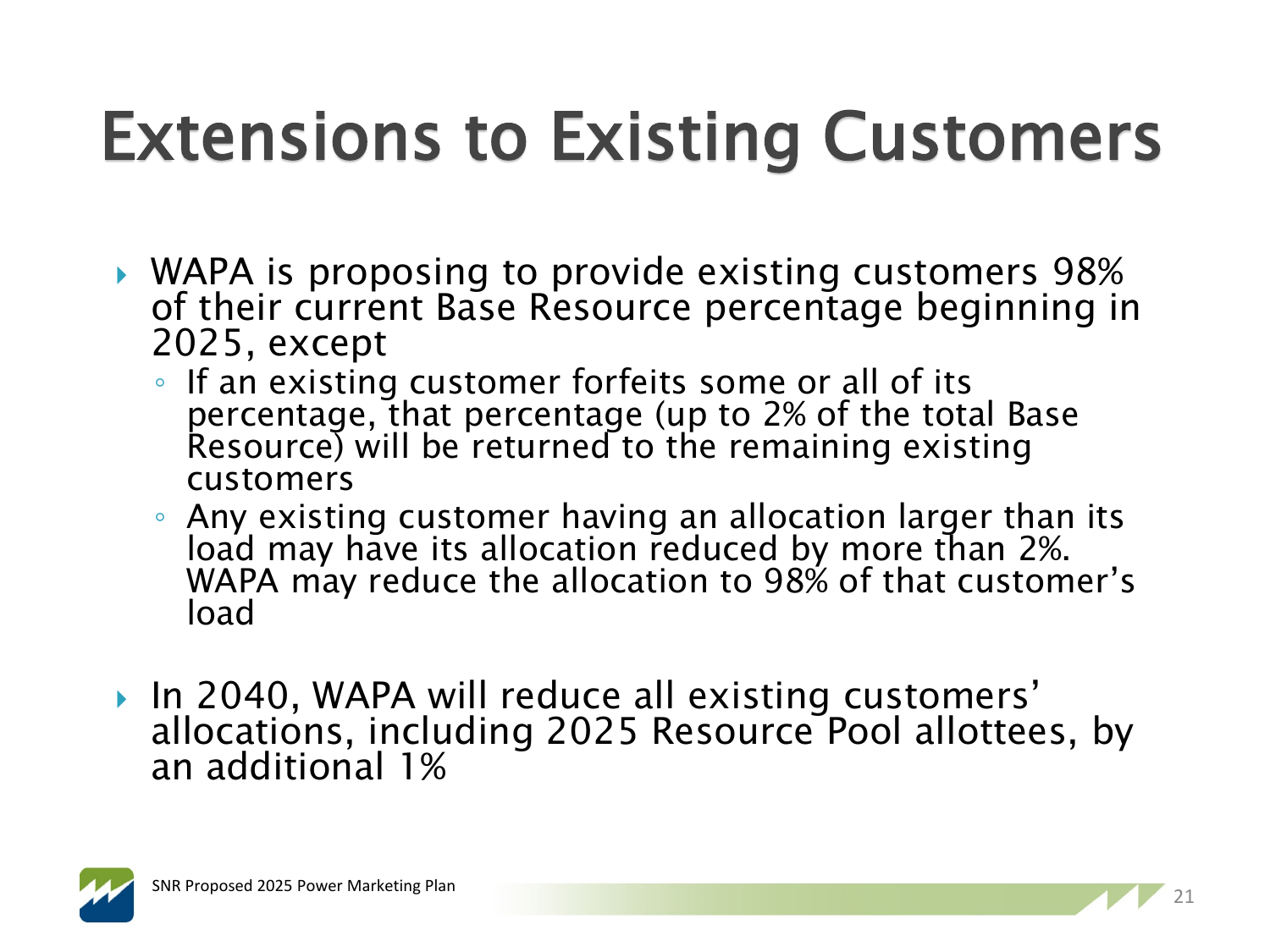## Resource Pools

- ▶ Resource Pools will allocate power to new and/or existing customers
	- $\degree$  2025 Resource Pool 2%
	- $\degree$  2040 Resource Pool 1%
	- Additional resources may be available to the resource pools due to a forfeiture or overallocation reduction from an existing customer(s)
- WAPA has sole discretion in making allocations

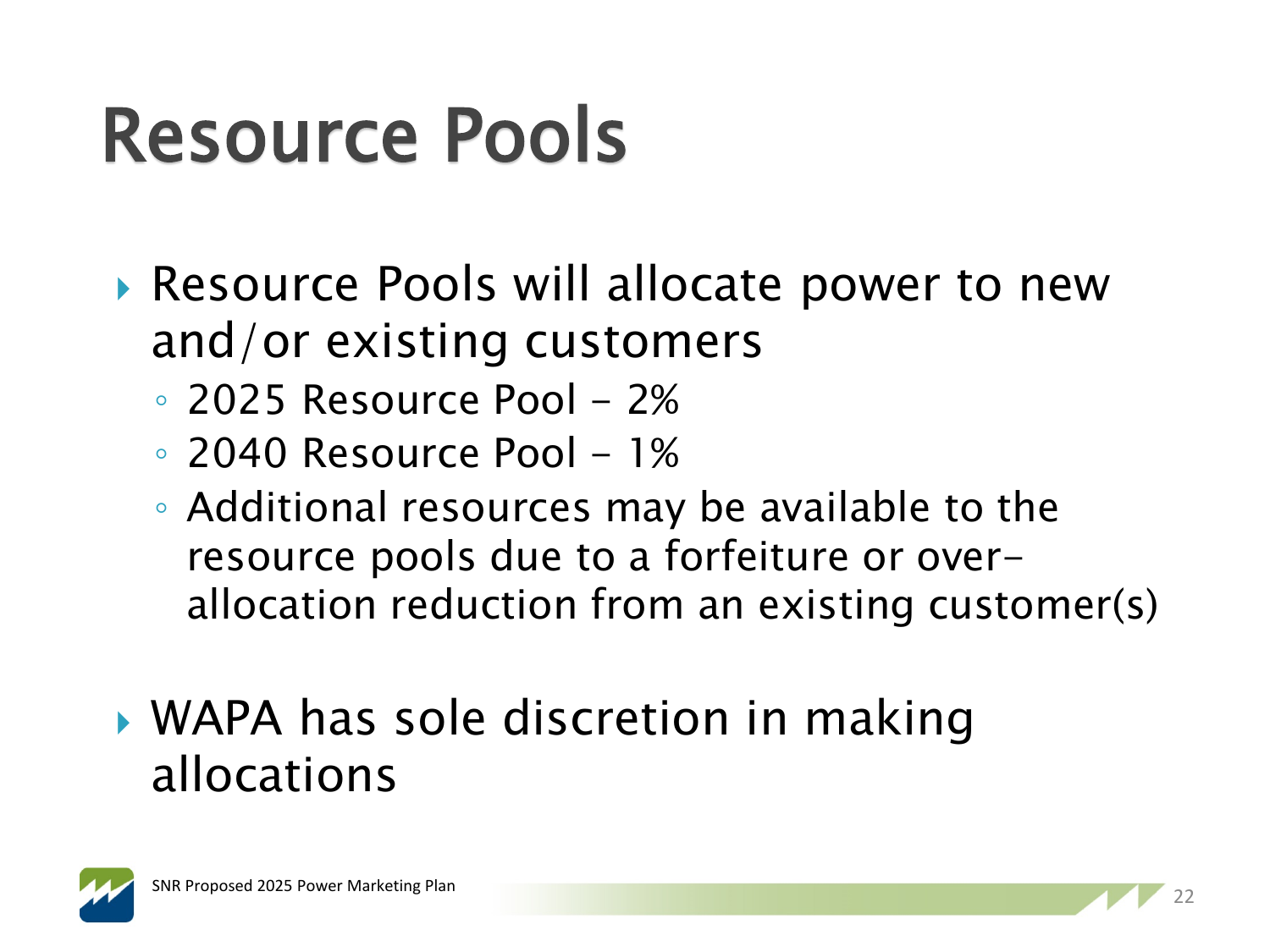# Eligibility Criteria

- ▶ To be eligible for an allocation:
	- Must meet the preference requirements under Section 9(c) of the Reclamation Project Act of 1939
	- Should be located within SNR's marketing area
	- Must be ready, willing and able to receive and use, or receive and deliver to end-use customers
	- Must submit an application in accordance with the Call for Applications
	- Native American tribes must meet the definition in the Indian Self Determination Act of 1975
	- Load must be at least 1 MW; or at least 500 kW if it can be aggregated with other loads to equal 1 MW

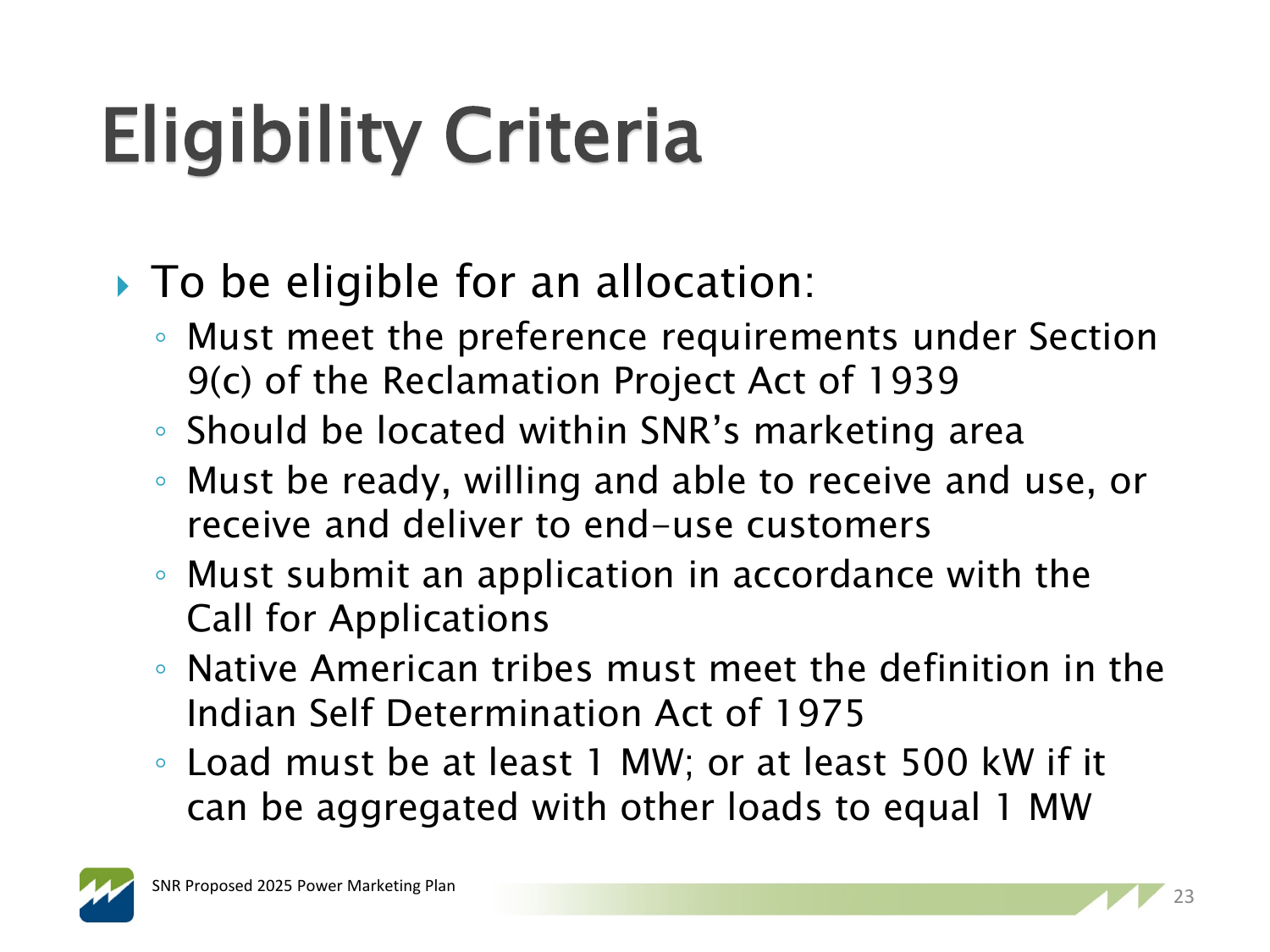# Allocation Criteria

- ▶ Allocations will be subject to the following criteria:
	- Allocations will be based on an applicant's load in the year prior to the Call for Applications
	- Allottees must execute an electric service contract with WAPA
	- Allocations will be adjusted for the 2040 Resource Pool
	- Native Americans will receive greater consideration in the amount of their allocations
	- WAPA has sole discretion in the amount of power it allocates to each allottee

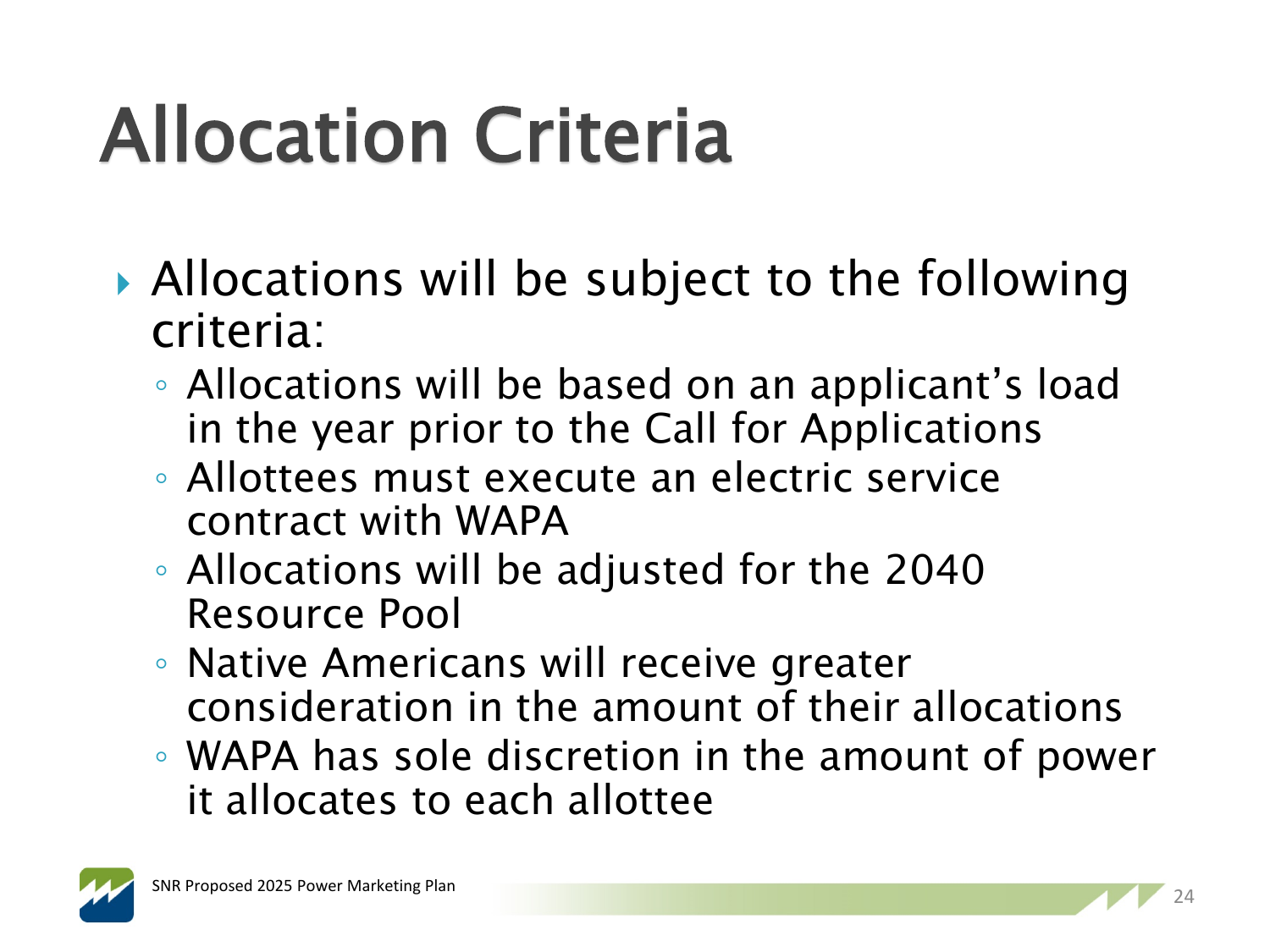# Proposed 2025 Power Marketing Plan



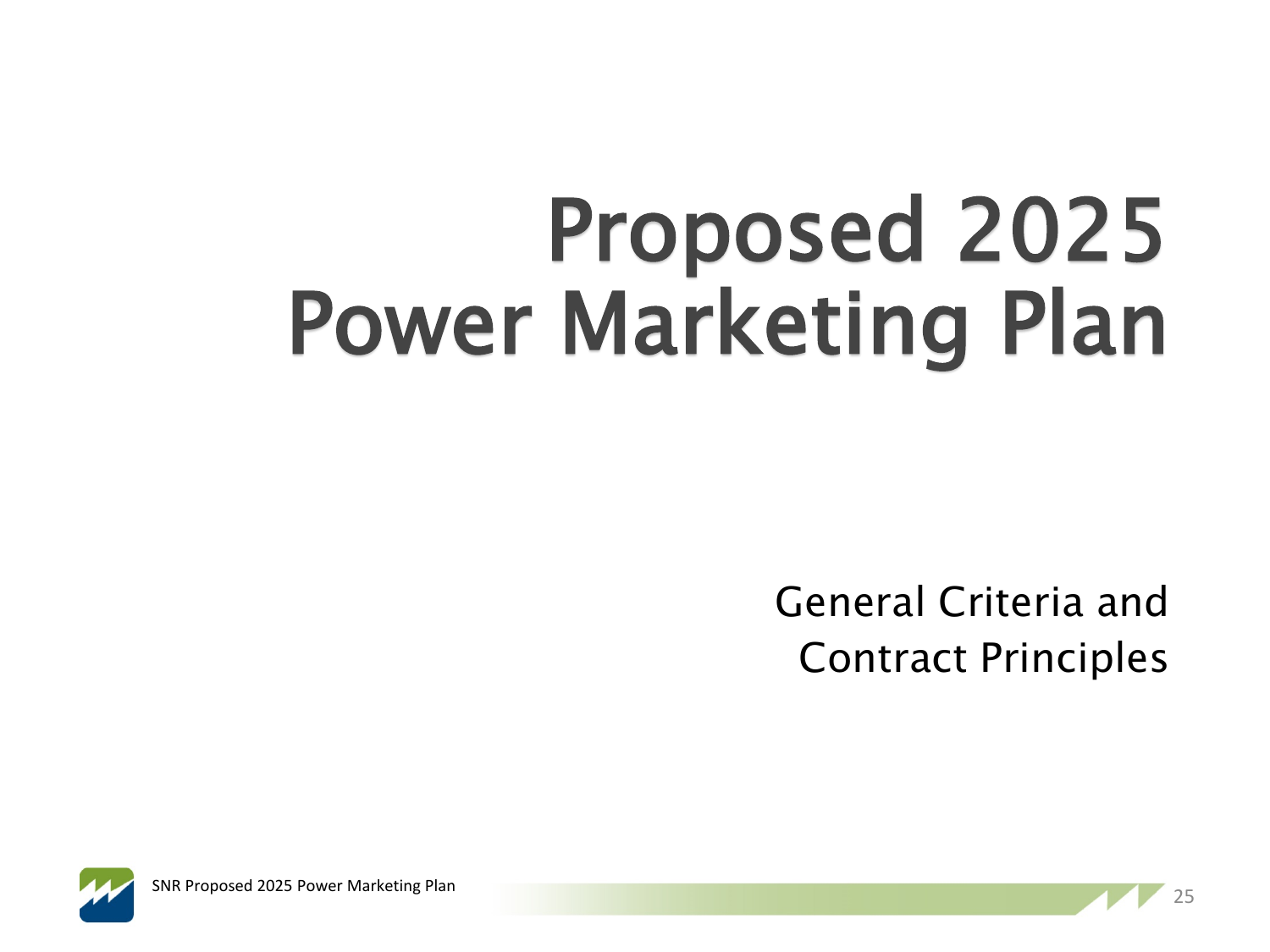- ▶ The following criteria and contract principles will apply:
	- Electric service contracts must be executed within 6 months of an offer unless otherwise agreed to by WAPA
	- Allocations are subject to adjustment
	- All power will be provided on a scheduled basis
	- Customers must pay for their percentage of the Base Resource regardless of whether they can use it
	- Costs for any additional products and/or services will be passed on to those customers contracting for such products and/or services

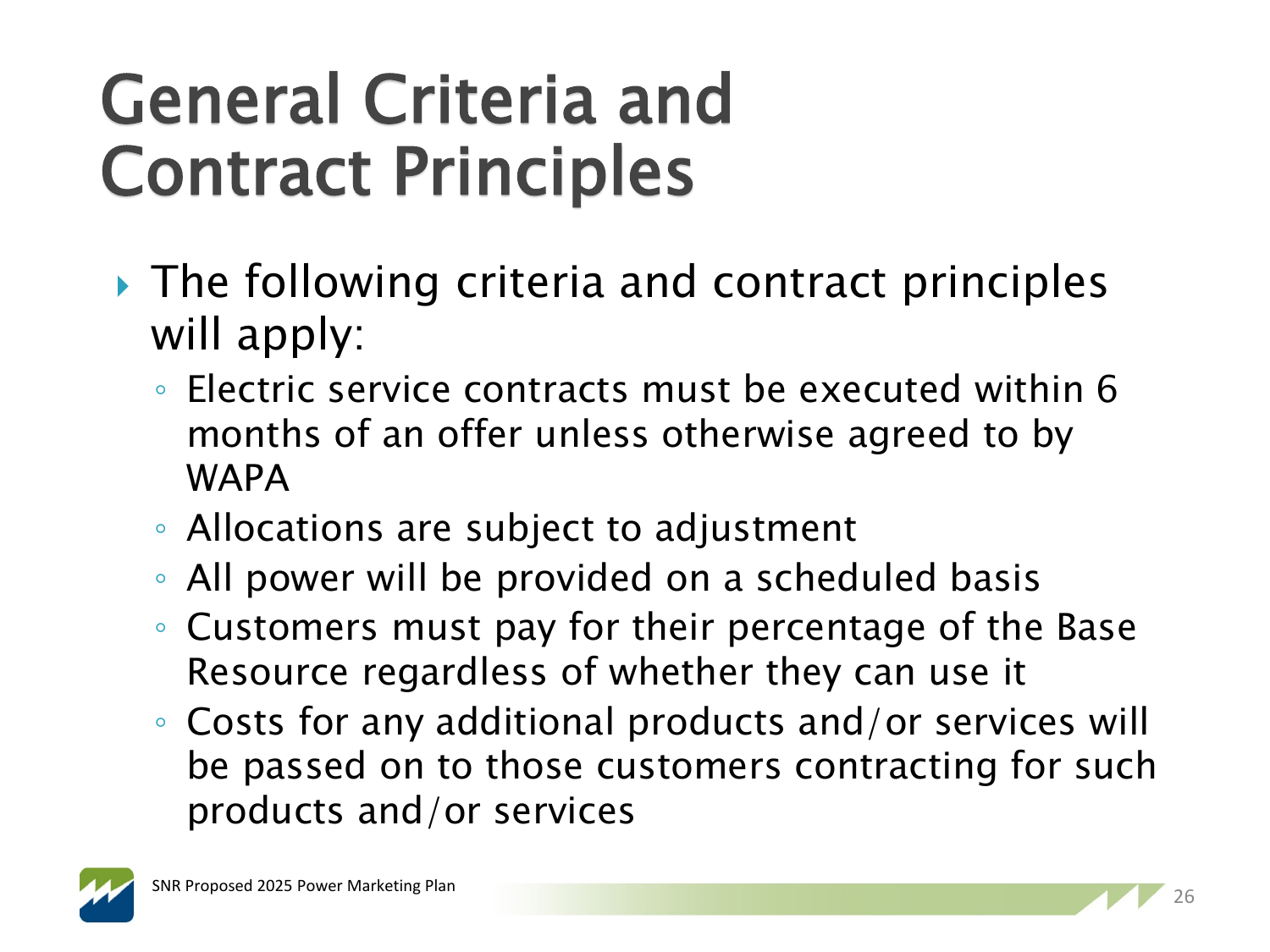- Rate schedules for services will be developed under a separate process
- Customers must pay all rates and charges pursuant to the terms of the contract
- Written commitments to a Custom Product will be due January 1, 2023
- Contracts will include requirements that must be met continuously during the term of the contract
- Customers are responsible for obtaining their own delivery arrangements beyond the CVP transmission system; however, we will assist when possible

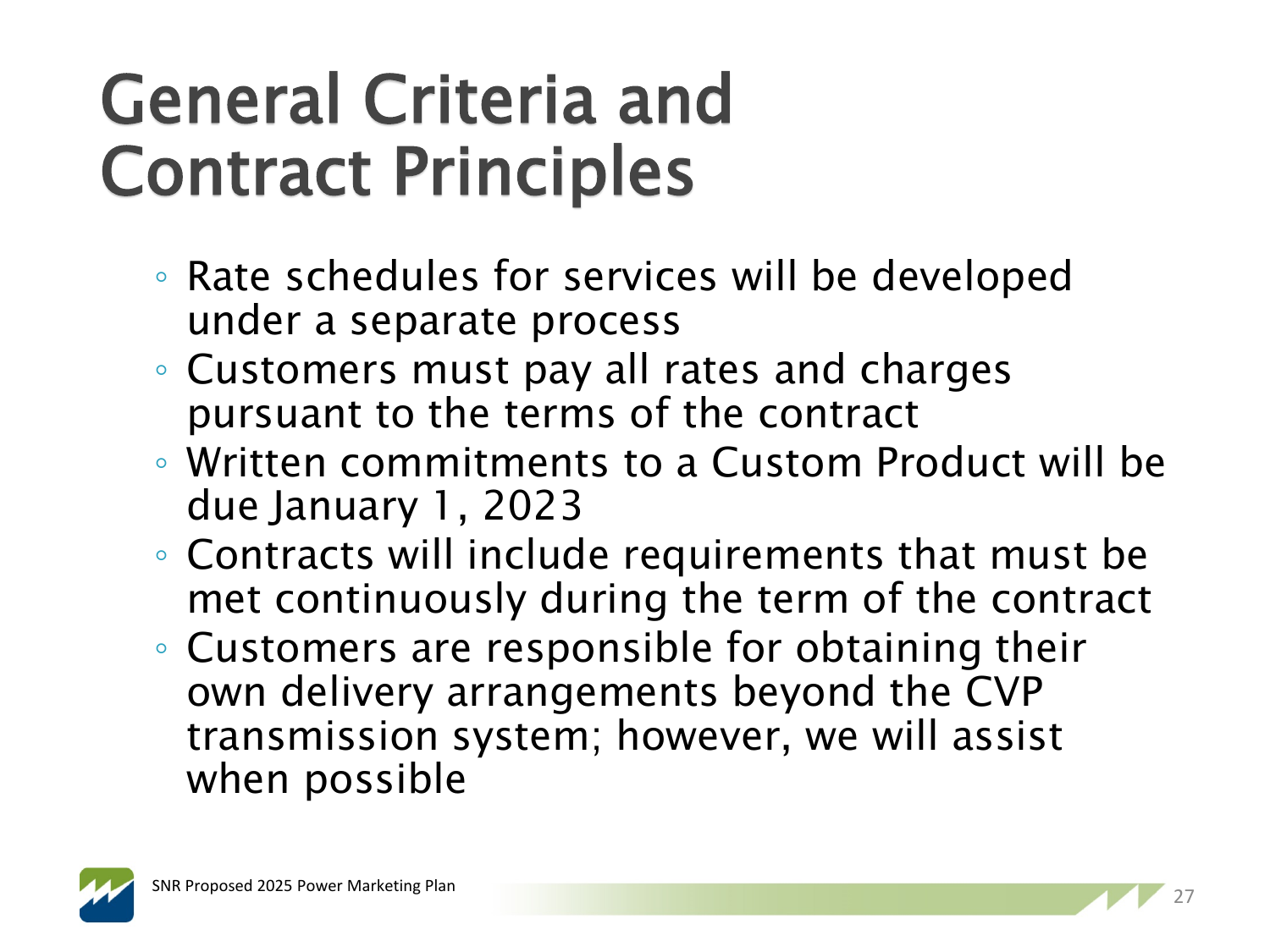- Initial electric service contracts will have a 30 year term, January 1, 2025 through December 31, 2054
- Custom Product contracts for specific products and services will have terms as set by those contracts
- WAPA's standard provisions for electric service contracts, integrated resource plans, and General Power Contract Provisions will be included
- Contracts will provide for WAPA to reduce or rescind allocations if the allocation is too large or the power is not being used to meet the customer's own load

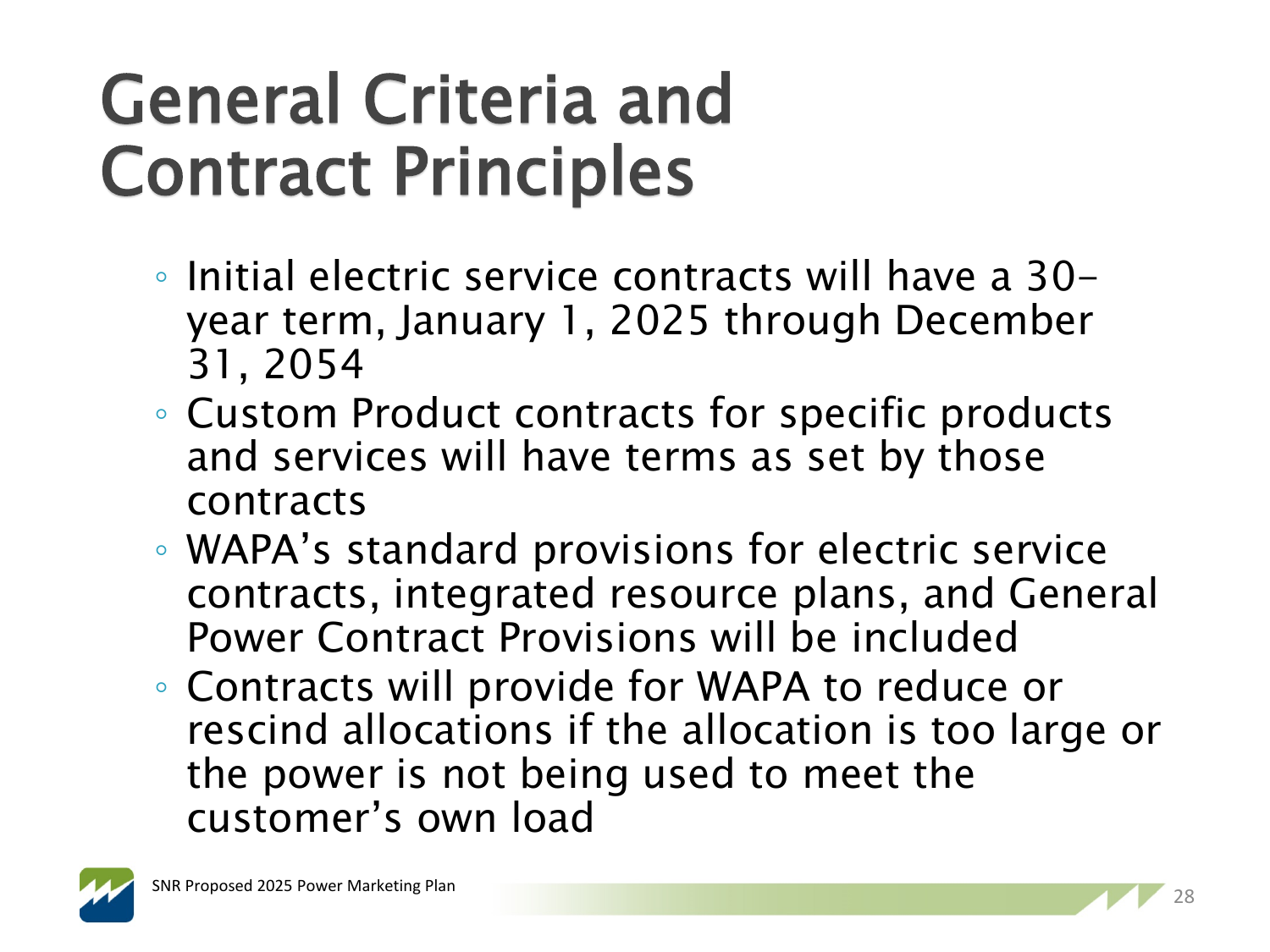- WAPA will allocate power not under contract at its discretion
- All customers' Base Resource percentages will be reduced for the 2040 Resource Pool
- Alternative funding arrangements may be included in the electric service contracts

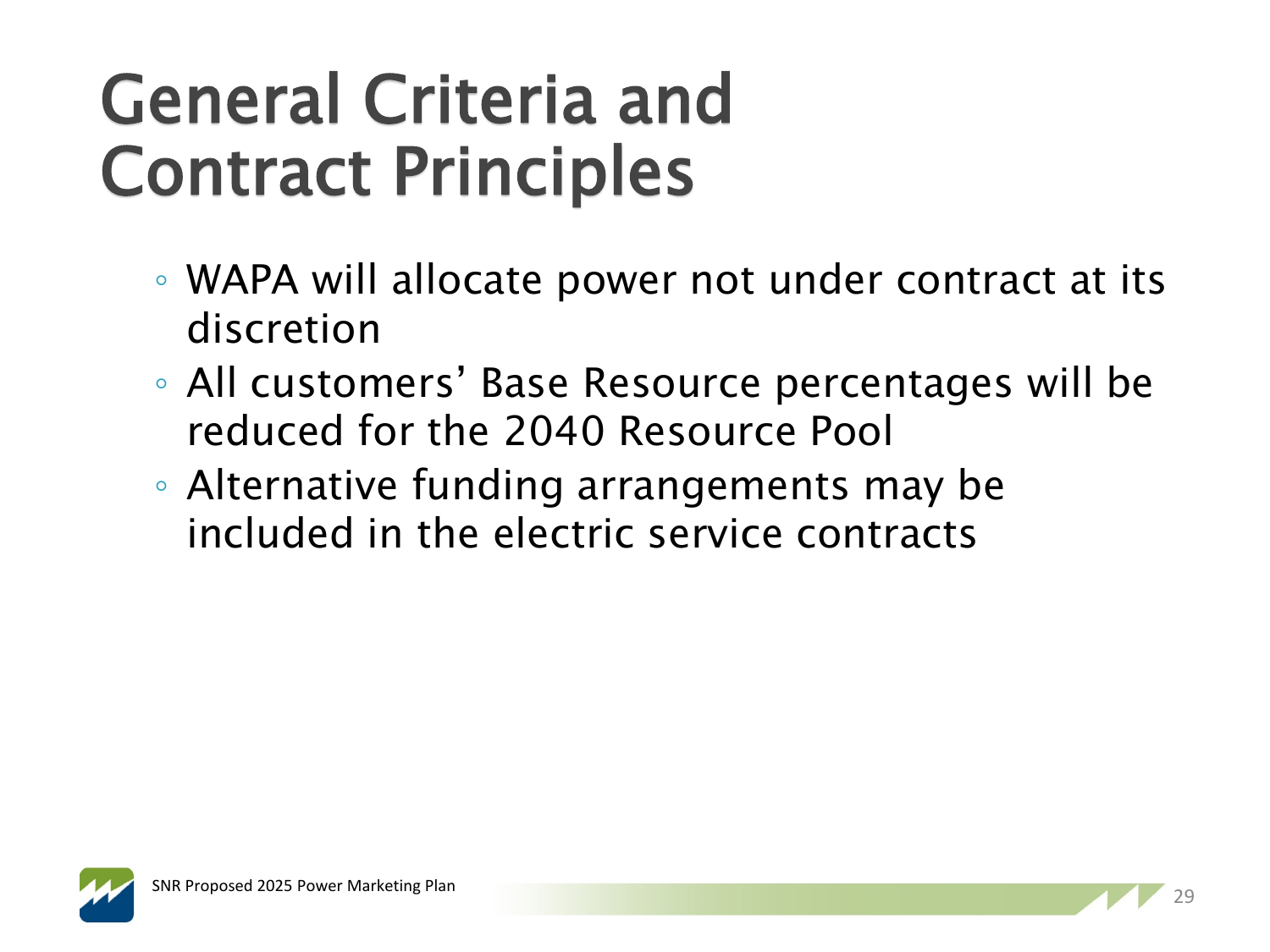# Proposed 2025 Power Marketing Plan

#### First Preference Entitlement and Allocation



<sup>30</sup> SNR Proposed 2025 Power Marketing Plan

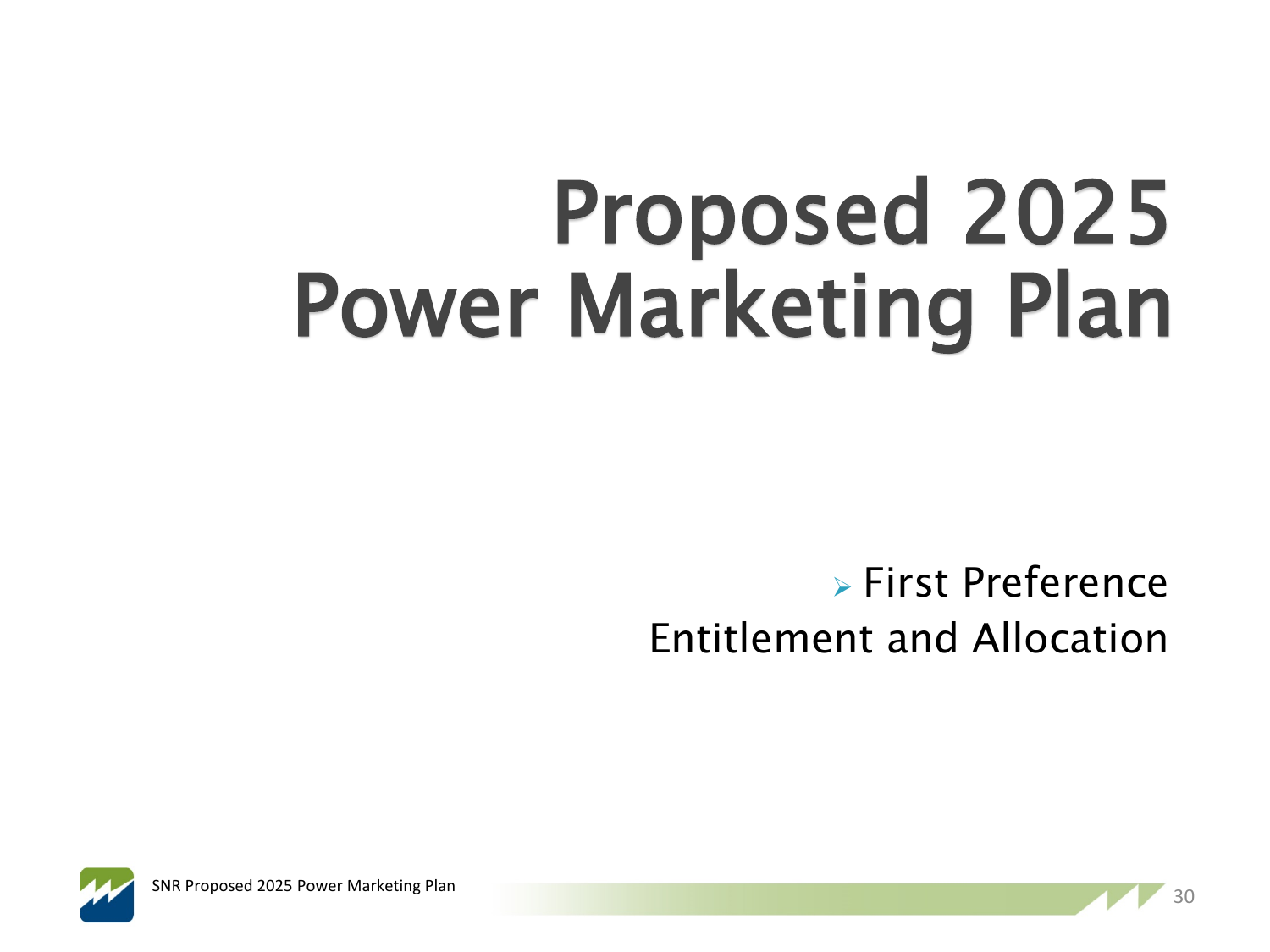# First Preference

- ▶ Trinity River Division Act of 1955 ◦ Trinity County
- ▶ New Melones Project provisions of the Flood Control Act of 1962
	- Calaveras and Tuolumne Counties
- ▶ Authorized construction of the Trinity River Division and New Melones Powerplant
- ▶ Customers located within those counties may receive up to 25% of the additional generation available to the CVP due to the construction of those powerplants

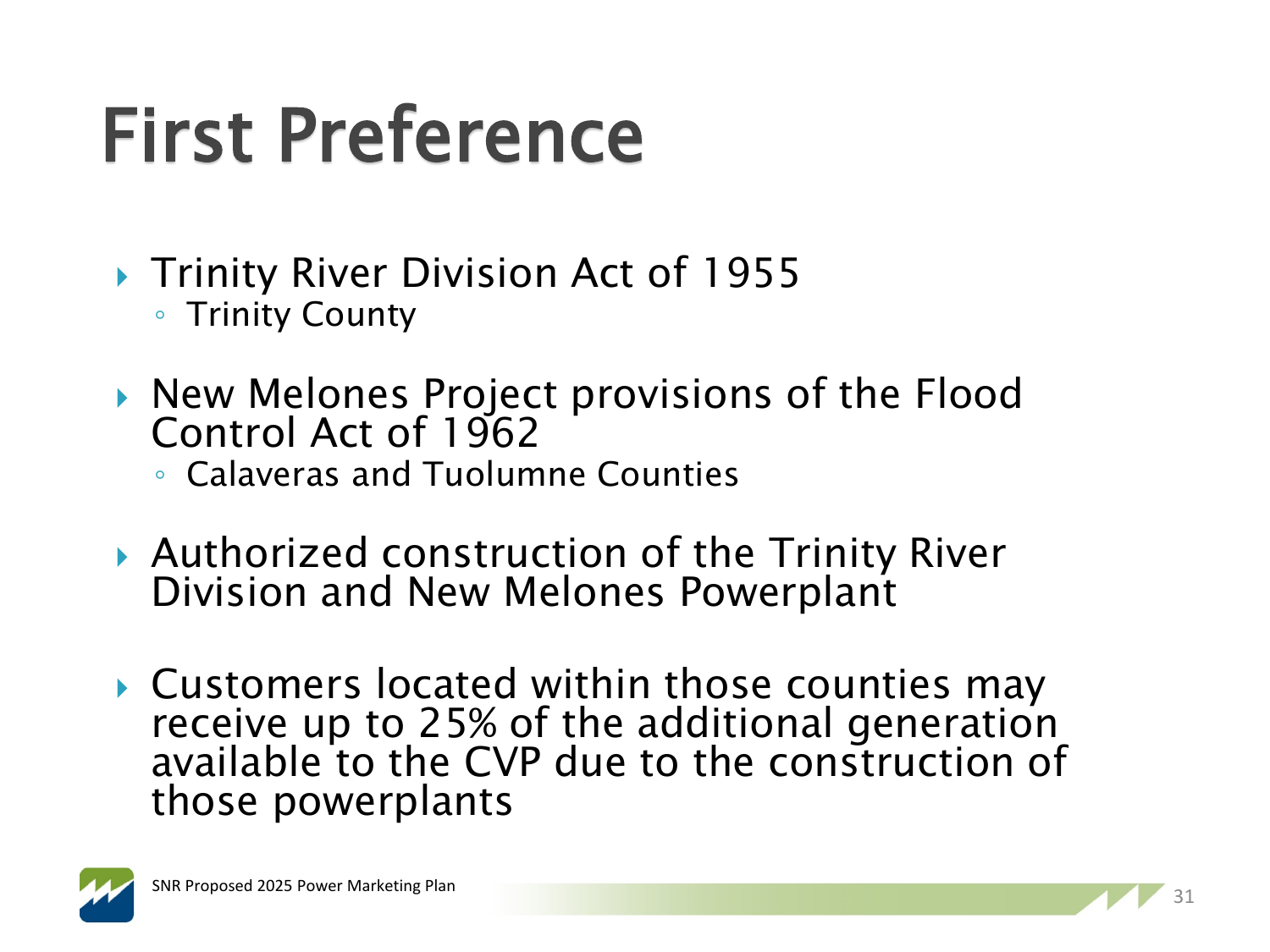#### Maximum Entitlement of First Preference Customers

- ▶ The MEFPC will be calculated separately for the New Melones Project and the Trinity River Division
- Average of the previous 20 years of annual generation
	- TRD includes generation from Trinity, Carr and Spring Creek Powerplants and a portion of the Keswick Powerplant

#### ▶ The MEFPC will be recalculated every 5 years

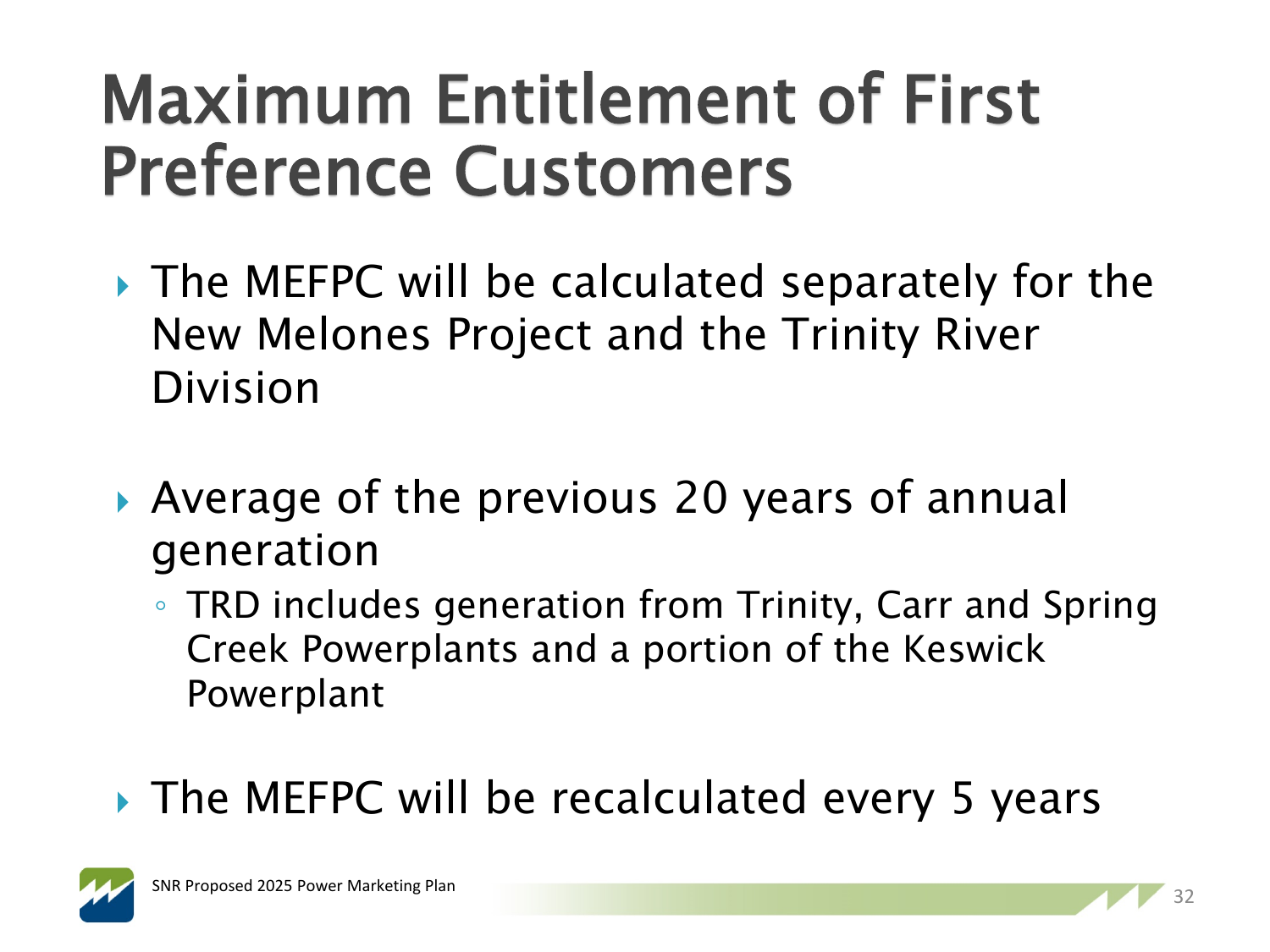# First Preference Allocations

- ▶ Allocations are based on power requirements
- Total allocations shall not exceed the MEFPC associated with the First Preference Project, or a county of origin's share of the MEFPC
- ▶ Full Requirements Service
	- All power needs (capacity and energy) up to the customer's right to the MEFPC
	- Portfolio Management
	- Service provided at the Base Resource rate and based on usage

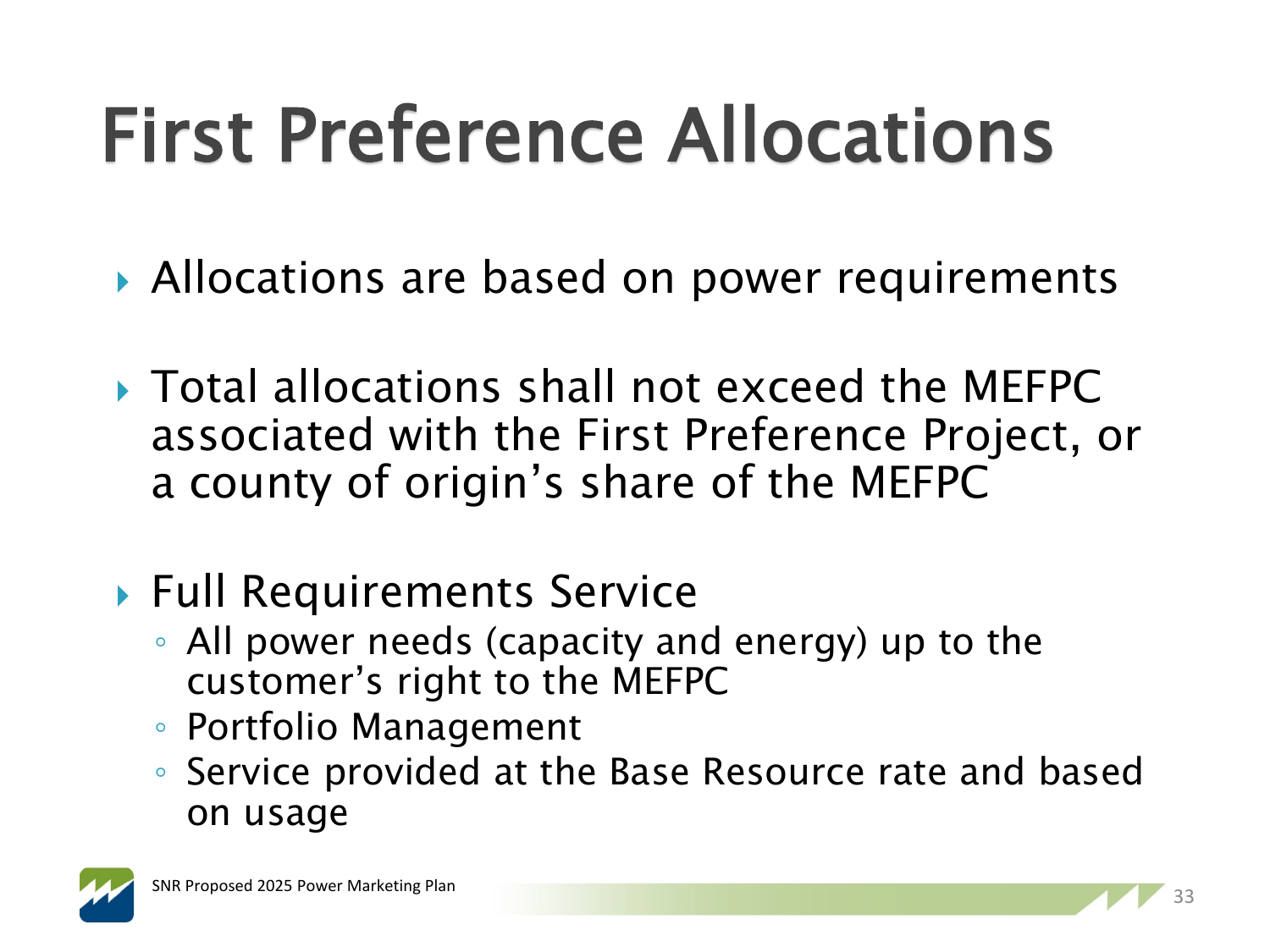# First Preference Allocations

- **First preference entities can apply for an allocation** every 5 years; applications must be received 18 months prior to the anniversary date of the project located in its county
	- TRD began service January 1, 1962
	- New Melones Project began service April 5, 1982
- ▶ For service to begin on January 1, 2025, applications must be received 18 months before
	- January 1, 2022 (July 1, 2020) for Trinity County
	- April 5, 2022 (October 5, 2020) for Calaveras and Tuolumne Counties

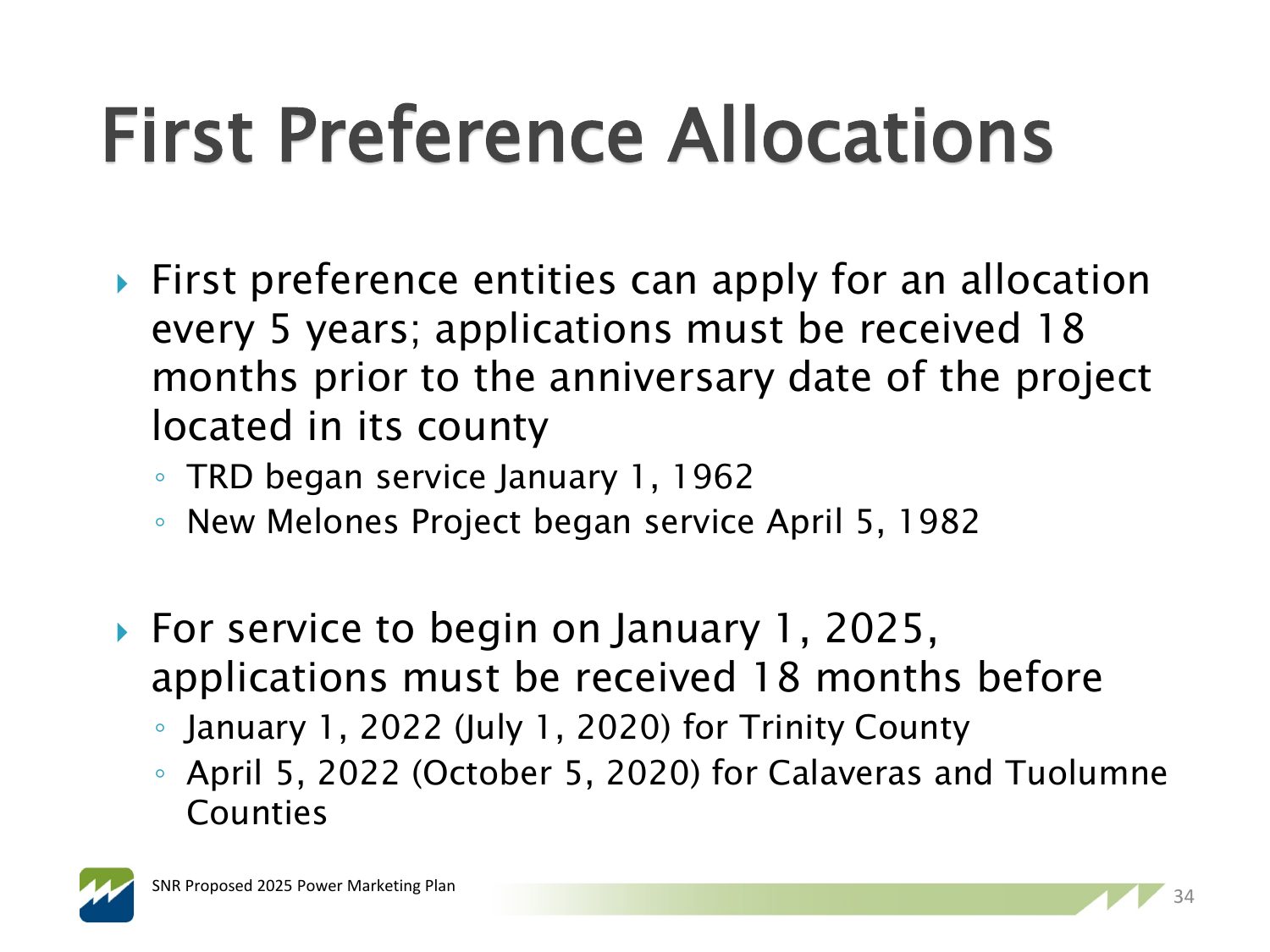# First Preference Allocations

- Additional considerations for Tuolumne and Calaveras Counties
	- Each county is entitled to one-half the New Melones Project MEFPC
	- If customers in either Tuolumne or Calaveras are not using their county's full one-half share, and a First Preference customer/entity in the other county requests power exceeding its county's share, then WAPA will allocate power on a withdrawable basis to the requesting First Preference customer/entity.
	- Such power may be withdrawn upon 6-months' notice for use by a customer in the county not using its full one-half share

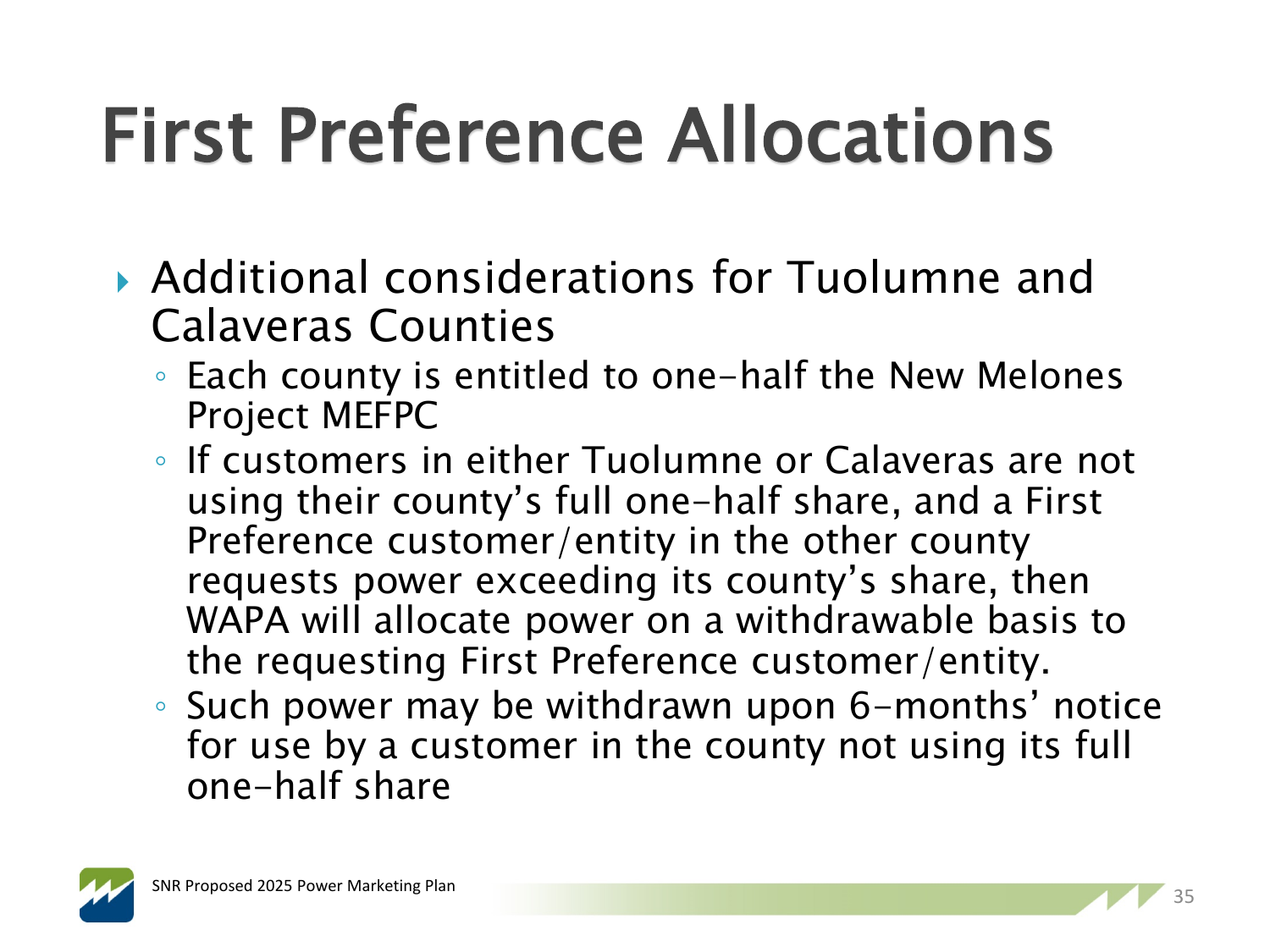# Proposed 2025 Power Marketing Plan

 $\triangleright$  Transmission Service



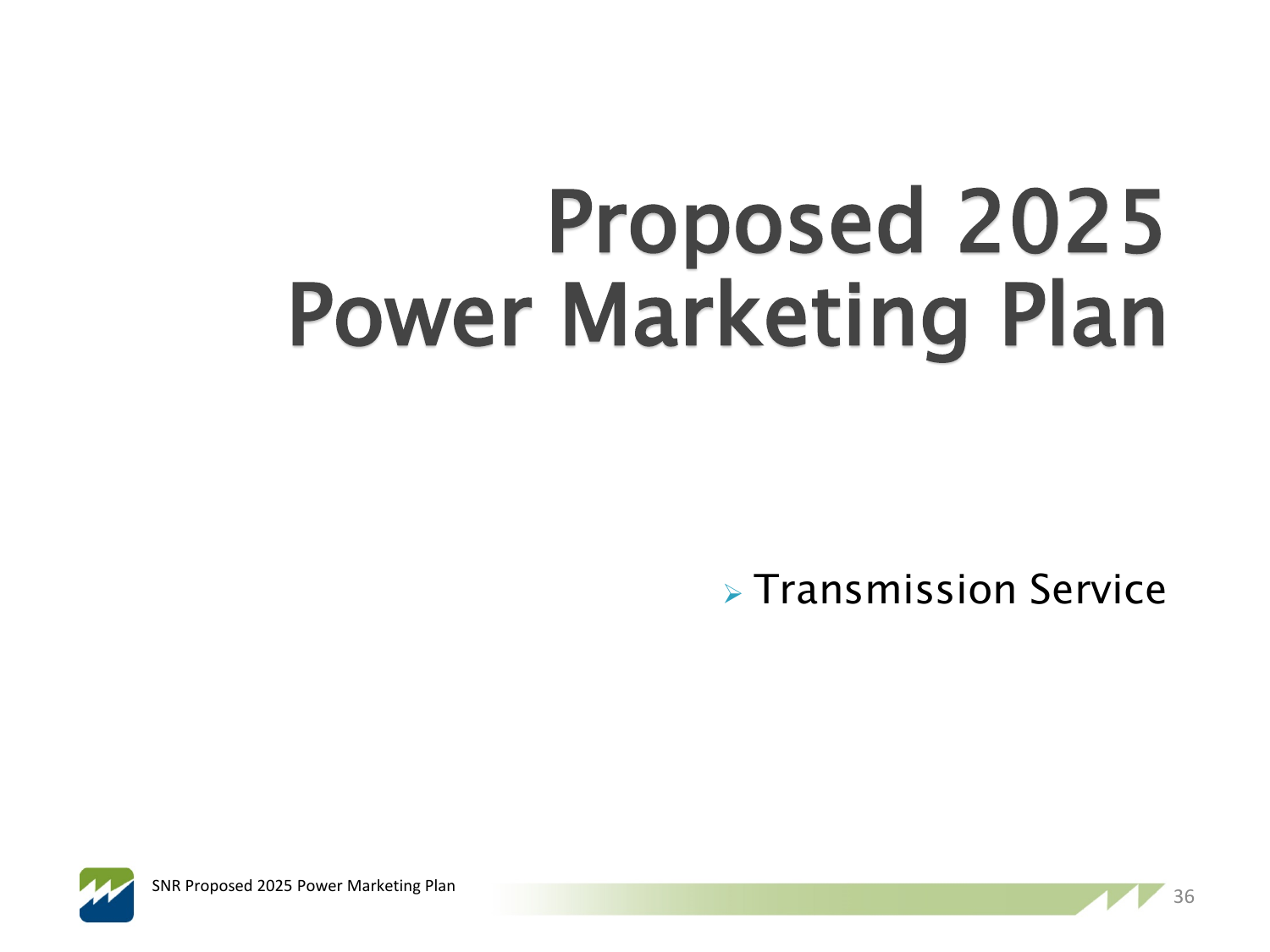## Transmission Service

- Base Resource will be delivered to the end of the CVP transmission system
- ▶ If requested, WAPA will assist allottees and customers in securing transmission and distribution for delivery to load outside of the CVP transmission system
- ▶ The customer is ultimately responsible for obtaining the transmission and distribution necessary to receive power from WAPA

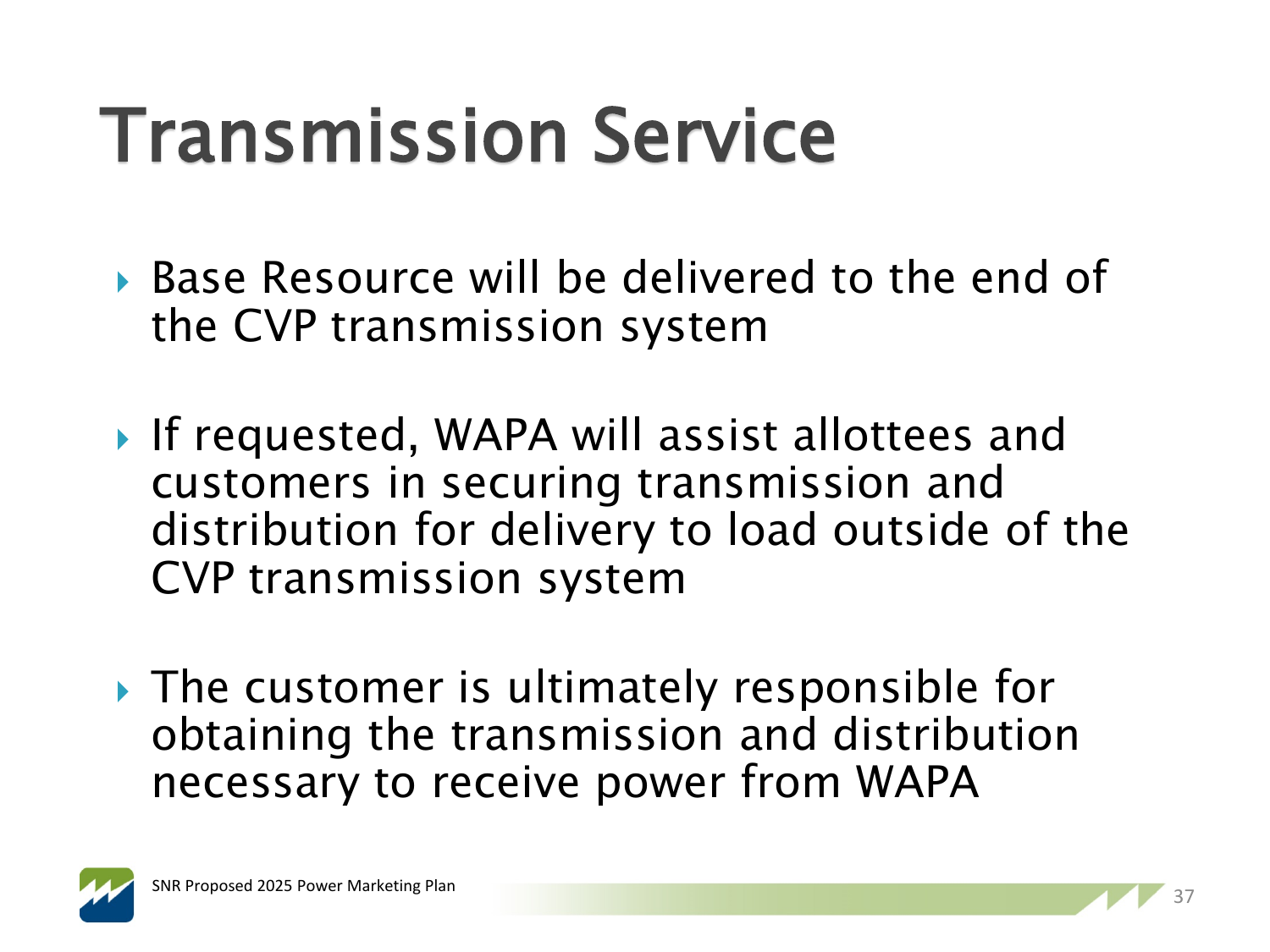## Transmission Service

- ▶ Surplus transmission capacity on the CVP and<br>California-Oregon Transmission Project will be marketed under WAPA's Open Access Transmission Tariff
- ▶ Legislation authorizing the Pacific Alternating Current Intertie provides for marketing this transmission capacity at equitable rates to aid and benefit the CVP
- WAPA will determine the use of PACI transmission along with its other products and services

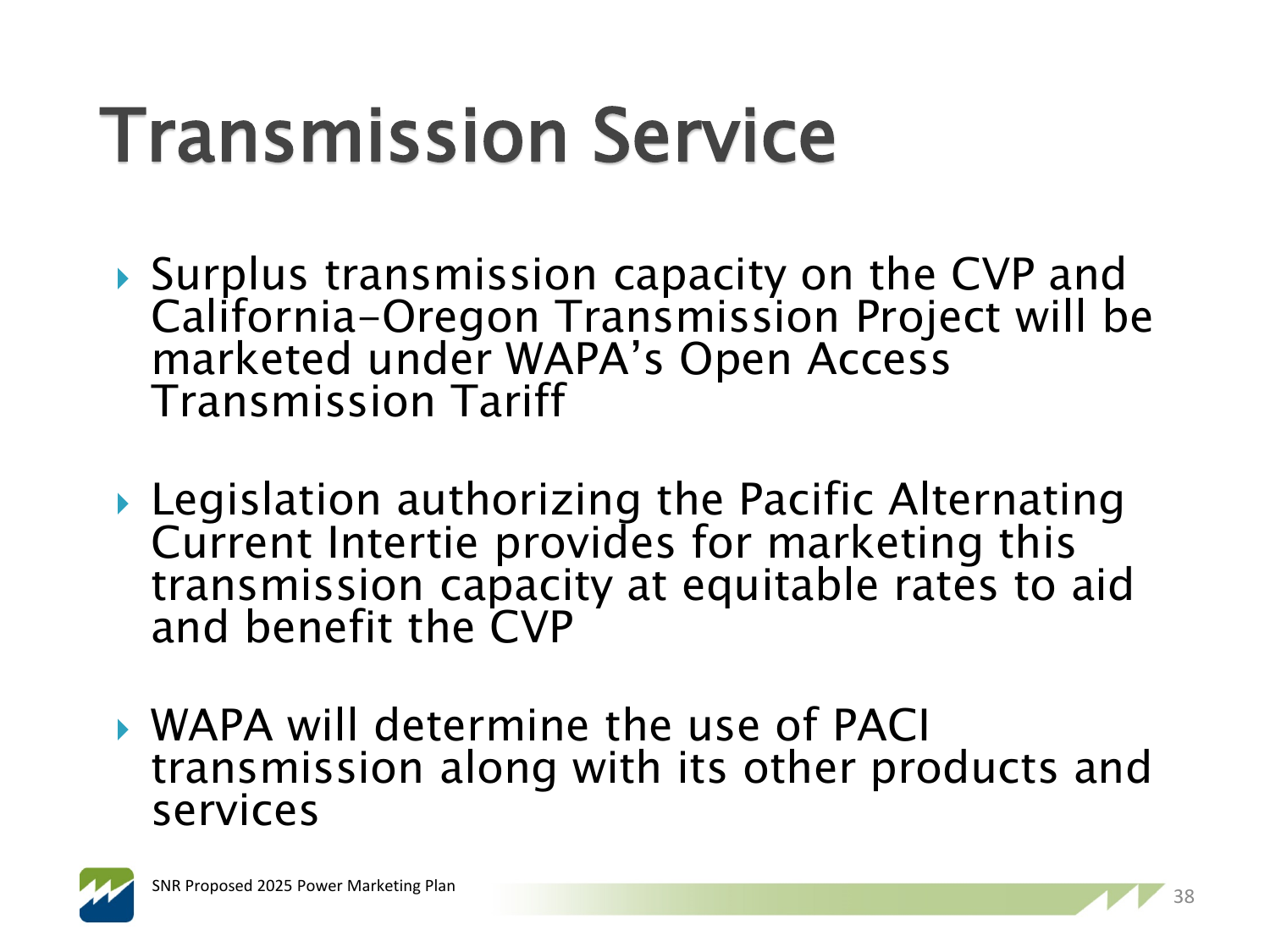# Proposed 2025 Power Marketing Plan

 $\triangleright$  Changes in the Electric Utility Industry



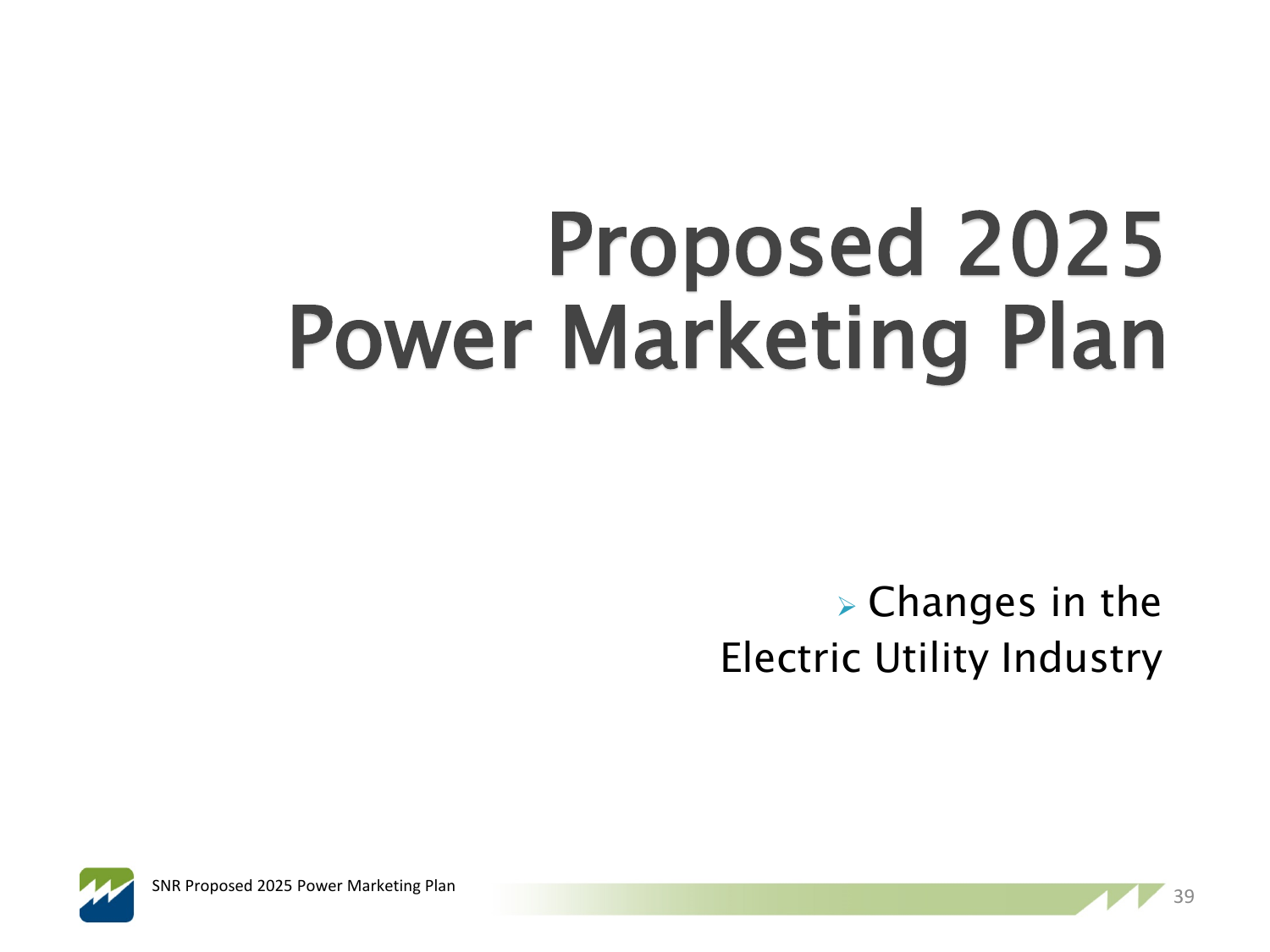#### Changes in the Electric Utility **Industry**

- ▶ The Electric Utility Industry is changing at a very fast pace
- WAPA needs the ability to make changes to its programs to ensure the Federal power continues to be a cost-effective resource
- Any changes will be done through collaboration with the customers and mutually agreeable revisions to contracts

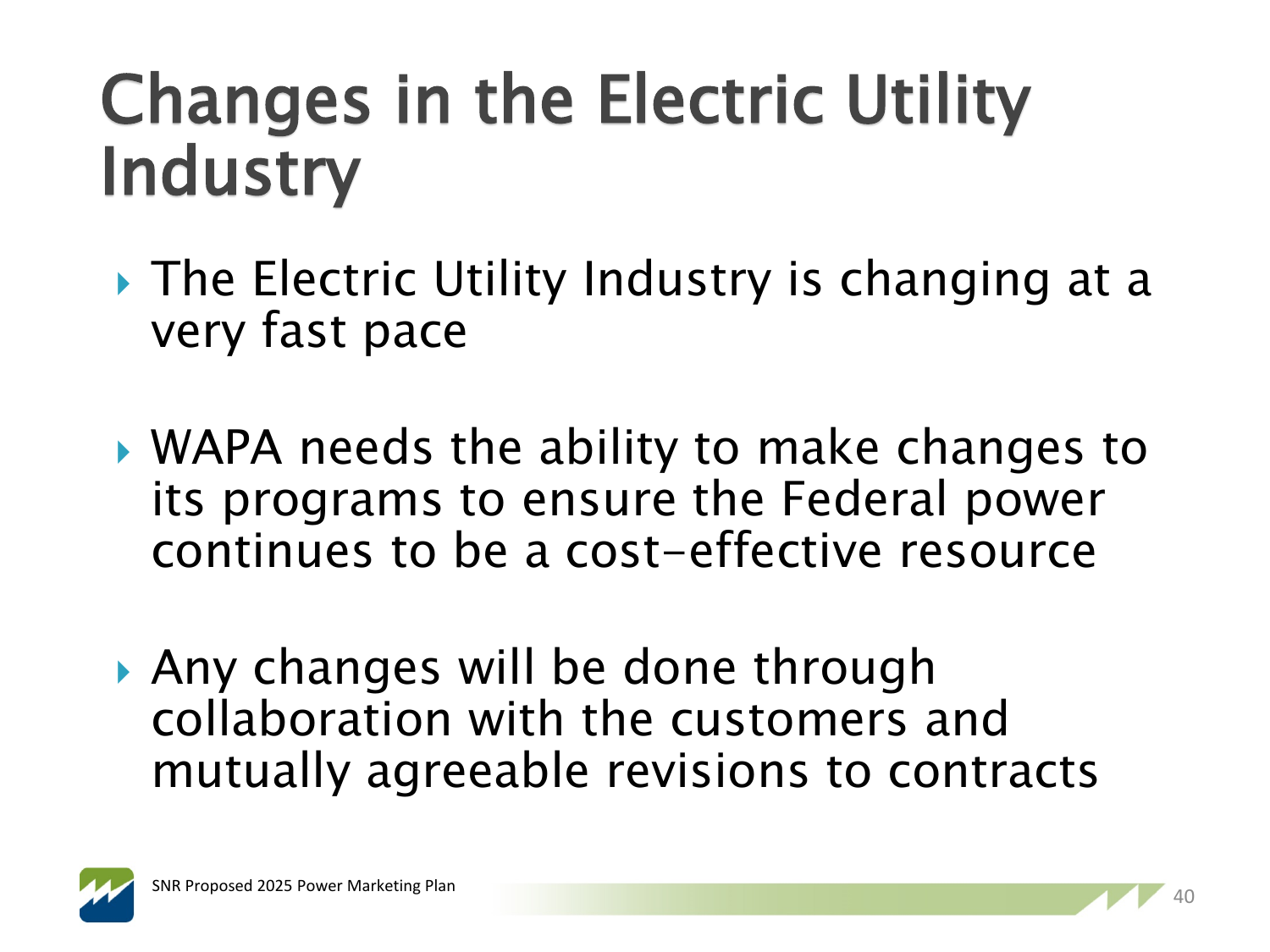#### Comments

Public Comment Forum July 12, 2016 at 1:00 pm Lake Natoma Inn 702 Gold Lake Drive Folsom, CA 95630

August 4, 2016 is the deadline for comments to be received or postmarked

# 2025propplan@wapa.gov